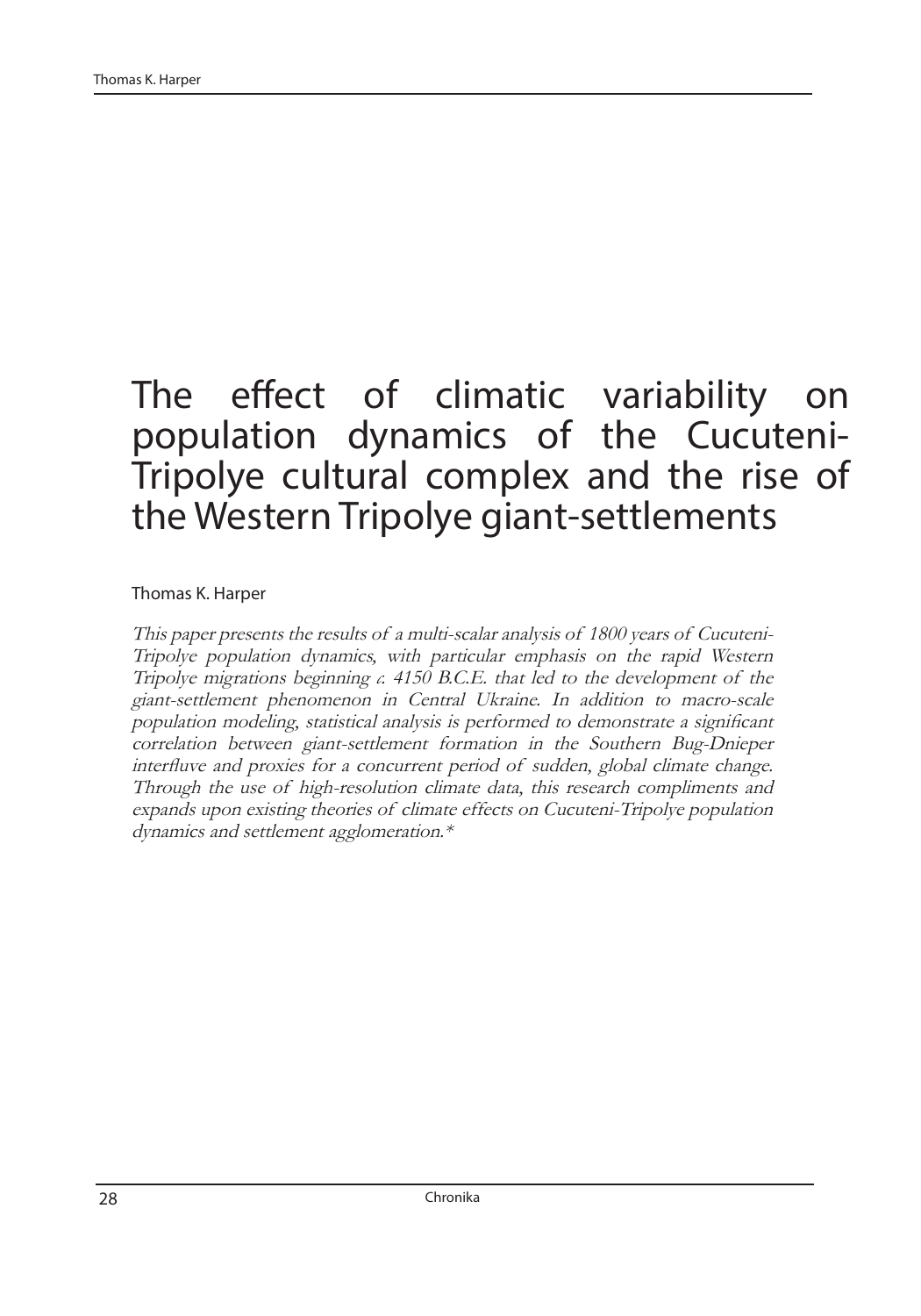The Eneolithic Cucuteni-Tripolye cultural complex of Romania, Moldova, and Ukraine poses many questions for the study of ancient population dynamics. Recent international attention has primarily been concerned with the Western Tripolye giant-settlement phenomenon,<sup>1</sup> where at least eleven settlements of 100-335 ha in size were constructed in the land between the Southern Bug and Dnieper rivers (the Southern Bug-Dniper interfluve; SBDI) and each briefly inhabited between *c*. 4150 and 3500 B.C.E.2 (see figure 1 for geographic reference). Since these are the largest known settlements of prehistoric Europe, the processes of their formation figure prominently into the inevitable archaeological debates surrounding their purpose and degree

of sociopolitical complexity. On the basis of ceramic typology, it is generally accepted that several rapid waves of migration brought a large portion of the Cucuteni-Tripolye population into the forest-steppe ecoregion of Ukraine at this time, predominately from the Cucuteni-Tripolye "homeland" in the Siret, Prut, and Dniester river valleys.<sup>3</sup> While initial development of the Cucuteni-Tripolye culture (phases Precucuteni/Tripolye A through Cucuteni A/Tripolye BI; *c*. 4800-4300/4200 B.C.E.) was marked by increasing growth in the West, the forest-steppe region of Ukraine was comparatively unpopulated. I.V. Manzura describes the colonization of the East as being akin to a "steppe valve" suddenly being opened.4 Probable causal factors behind this opening have been highly speculative.



Figure 1: Geographic reference and delineation of study areas, including major river systems.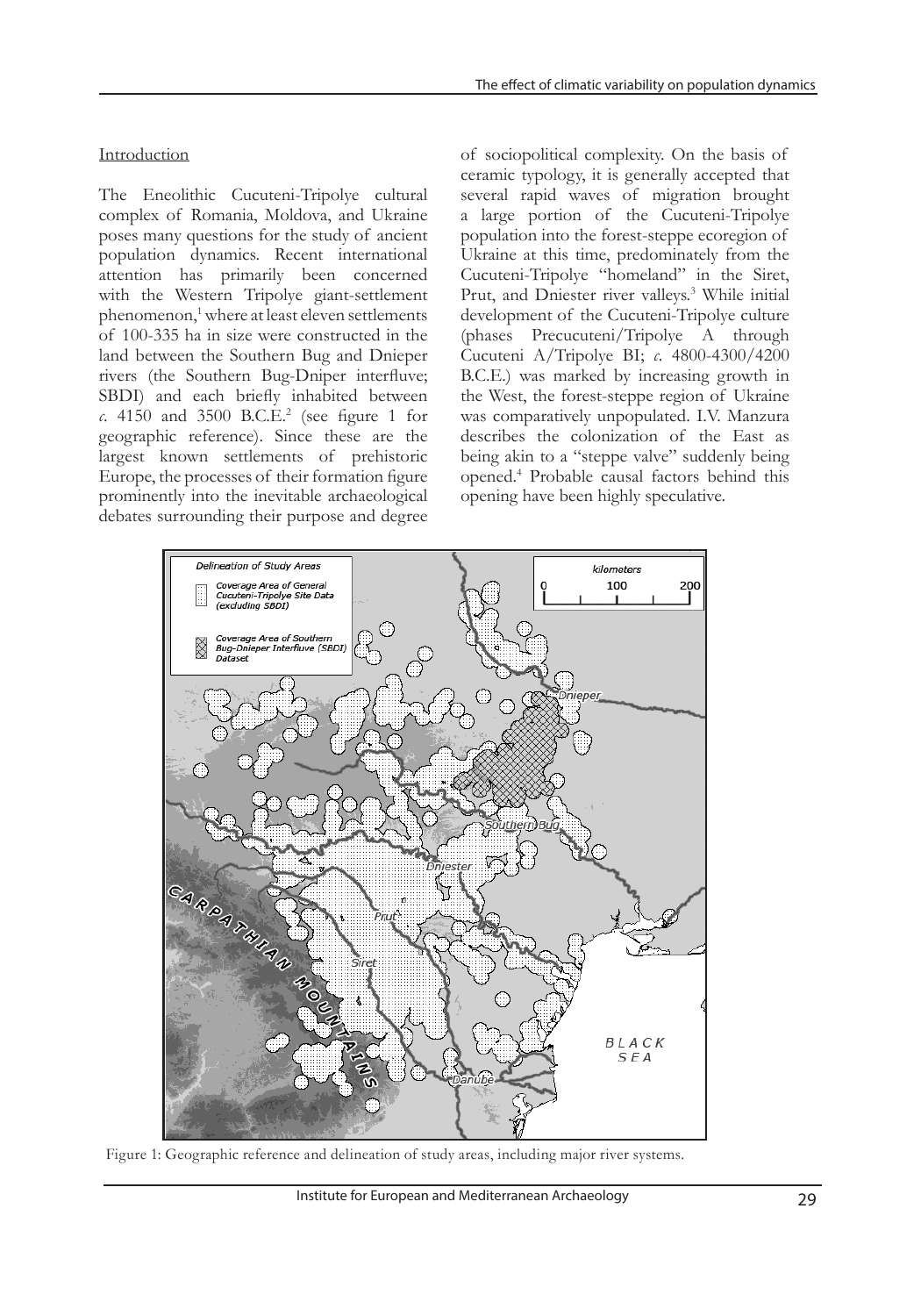## *Previous Scholarship*

Most accounts of the territorial and cultural development of the Cucuteni-Tripolye culture are descriptive in nature, featuring qualitative summaries of the proliferation of material culture set against varying periodizations.<sup>5</sup> More analytical, demographic approaches can be found in the writings of S.N. Bibikov, V.M. Masson, N.M. Shmagliy, and A.G. Kolesnikov, and M. Yu. Videiko.<sup>6</sup> Even so, in many cases the demographic work of these authors was abbreviated, limited to certain regions, and usually undertaken as a component of some other analysis (e.g. paleoeconomic calculations). The most dedicated examination of macroscale Cucuteni-Tripolye demography is the 1993 study of V.A. Kruts.<sup>7</sup> The demographic portion of this present research may be seen as a logical development from the methods and intent of Kruts, which, while they are still relevant, may benefit greatly from recent developments in the understanding of the Cucuteni-Tripolye complex.

In particular, the work of A.V. Diachenko has brought insight into migratory events related to the advent of the giant-settlements belonging to the Vladimirovskaya, Nebelevskaya, and Tomashovskaya local groups in the Southern Bug-Dnieper interfluve. Following extensive work in chronology - both relative<sup>8</sup> and absolute9 – archaeological understanding of this region during phases Tripolye BII to CI-II (*c*. 4200-3400 B.C.E.) is better than any other area of the Cucuteni-Tripolye complex. On the basis of this improved local chronology, Diachenko has produced a systematization of settlement data<sup>10</sup> from which several models of development and interaction have been derived.<sup>11</sup>

From the perspective of this study, Diachenko's most notable work has been in proposing a correlation between Cucuteni-Tripolye settlement events and eustatic fluctuations of the Black Sea, $^{12}$  a paleoclimatic proxy that is related to regional temperature and aridity.13 According to these data, where sea level

regressions signify cool and dry periods, and transgressions warm and wet periods, the middle-to-late Tripolye migrations occurred during periods of cool, dry climate. Essentially, a reduction in regional carrying capacity due to climatically-induced constraints provided an impetus for emigration from the western regions to the forest-steppe.

Application of these sea level trends entails some controversy. Several paleoclimate schemes based on these data (of which there are dozens) were recently criticized by E. Fouache and his colleagues as being highly variable and confounded by active geology throughout the Black Sea basin. In particular, the authors targeted the hydrodynamicallyimprobable suggestion that the level of the Black Sea was, for extended periods, lower than observed global trends.15

However, reservations toward these data aside, Diachenko's suggestion of a climatic determinant for migrations is an improvement over older theories of Cucuteni-Tripolye population dynamics. These typically assume a situation of "explosive" population growth triggering resource shortfalls,16 which is a problematic assumption. According to F.A. Hassan,<sup>17</sup> the concept of population "pressure" in archaeology is "vague and rather ill-defined" and usually of little substance in reference to empirical observations. Demographic growth rates vary widely and rarely follow the curve of maximum biotic potential, instead being subject to environmental and technological constraints which impose a local carrying capacity.18 Carrying capacities may be seen as a "hard" limit to population growth, but there are further "soft," human-defined, limits that pertain to resource optimization and other social considerations. In preindustrial societies, the optimal carrying capacity of a given territory is often only a portion of its theoretical maximum,<sup>19</sup> generally providing some buffer for normalization in the event of resource shortfalls. In any case, it is possible to adopt the underlying hypothesis of the current literature – that migration was undertaken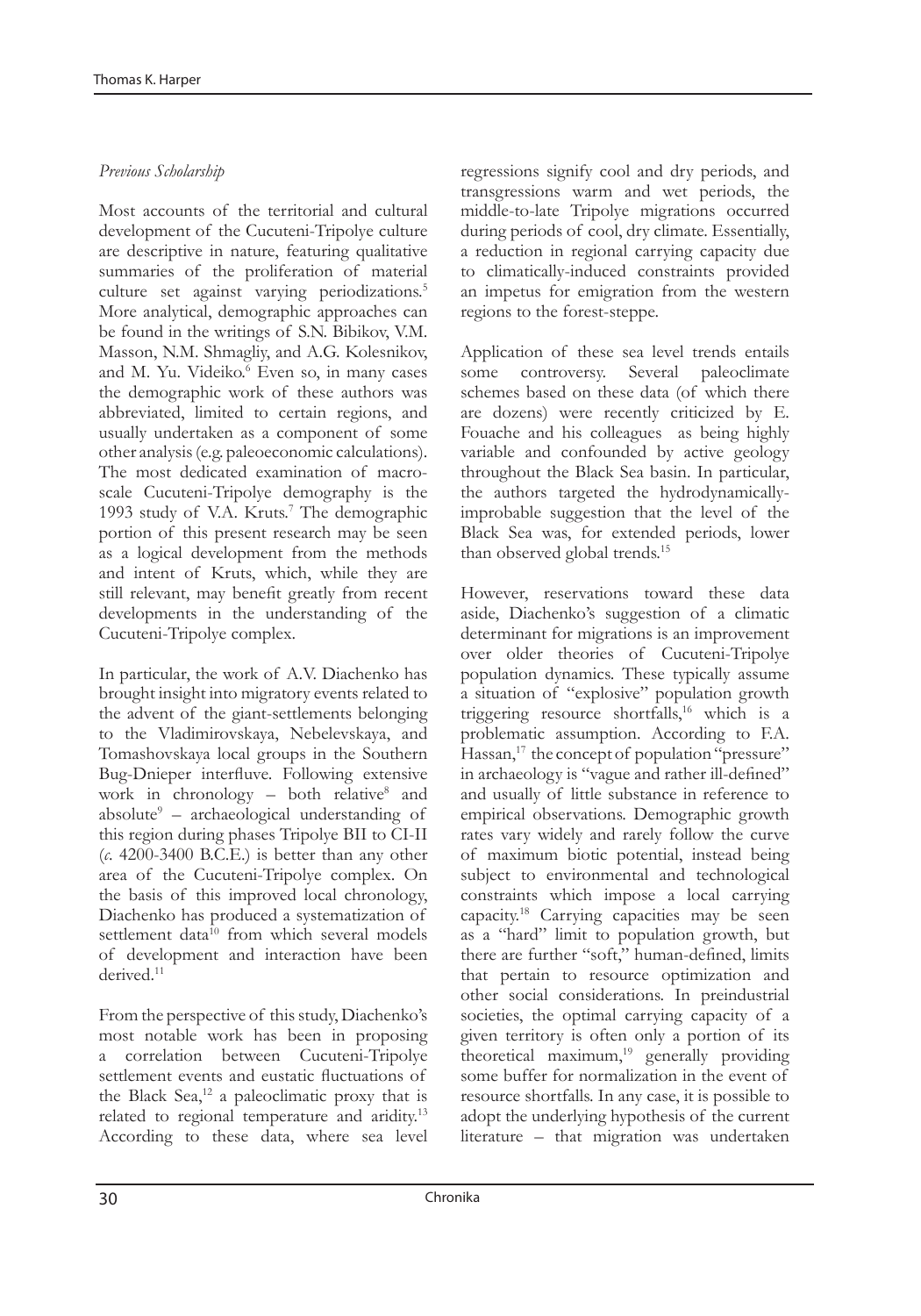due to some form of economic crisis – while rejecting the proposed demographic causation. I will instead turn to issues of climate.

#### *Migration and Climate*

Based on the suggestion by B. Weninger and his colleagues that the Holocene Rapid Climate Change  $(RCC)$  phenomenon<sup>20</sup> may explain diachronic variation in several archaeological  $contexts<sub>1</sub><sup>21</sup>$  we recently made the qualitative observation that the Tripolye BII period settlement of the SBDI was temporally aligned with the beginning of an RCC interval with a period of  $\alpha$ . 6000-5000 cal B.P.<sup>22</sup> There is also similar agreement with Bond Event 4, *c*. 5900 cal B.P.<sup>23</sup> There are many proxies (some of them discussed here) which indicate a period of both terrestrial and oceanic climate fluctuation at this time, one among many in a roughly millennial global cycle of variable temperature and aridity. While RCC conditions have global ramifications, $24$  in this regional context I am primarily concerned with the mechanics of the Pontic "steppe corridor" and the influence of the Siberian High pressure system, one of the chief indicators of RCC conditions up to the super-regional scale (Fig. 2). The chief objective of this research is to assess whether any correlation can be found between the RCC/Bond Event proxies and Cucuteni-Tripolye population dynamics. To this end, settlement data from the Southern Bug-Dnieper interfluve were tested against a



Figure 2: Ecoregions along the Black Sea littoral (data from Olson et al. 2001). Winter cold air emanating from the Siberian High pressure traverses the "corridor" of the Pontic steppe. 1 – nucleus of early settlement (Precucuteni to Cucuteni A/Tripolye BI); 2 – main area of middle to late (Tripolye BII, CI, and CI-II) settlement in the SBDI, including giant-settlements.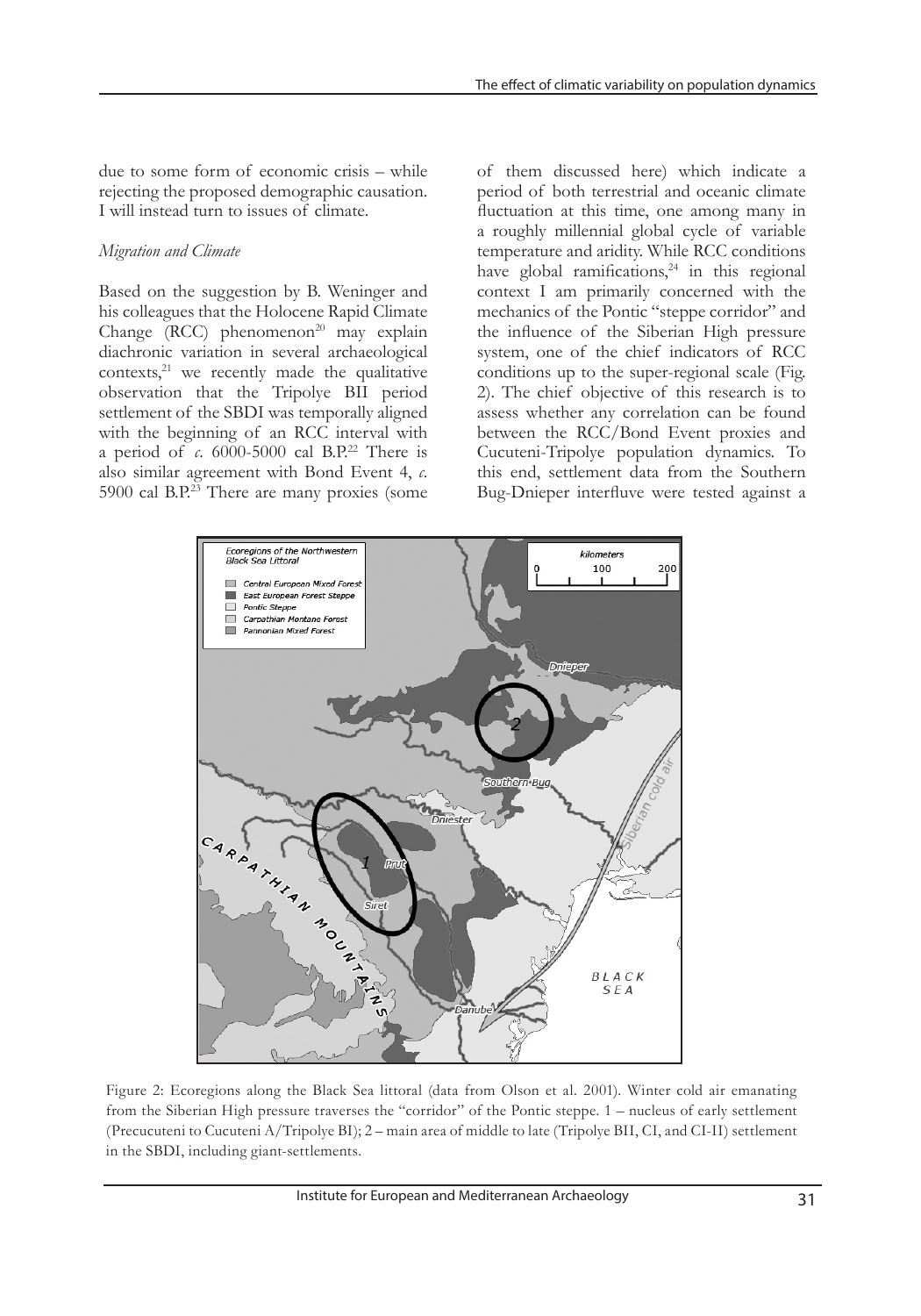| Phase | Date range (B.C.E.)      | Corresponding cultural periods |                              |  |  |  |
|-------|--------------------------|--------------------------------|------------------------------|--|--|--|
|       |                          | Romania                        | Ukraine/Moldova              |  |  |  |
|       | $\epsilon$ . 4800 - 4550 | Precucuteni                    | Tripolye A                   |  |  |  |
|       | $c.4550 - 4200$          | Cucuteni A                     | Tripolye BI                  |  |  |  |
|       | $\epsilon$ . 4200 - 3900 | Cucuteni A/B                   | Tripolye BI-II, Tripolye BII |  |  |  |
|       | $c.3900 - 3600$          | Cucuteni B                     | Tripolye CI                  |  |  |  |
|       | $\ldots$ 3600 - 3000     | Horodistea-Foltesti            | Tripolye CI-II, Tripolye CII |  |  |  |

Table 1. Simplified Cucuteni-Tripolye periodization for macro-scale model application (after Weninger and Harper, forthcoming). Note that this deviates in some cases from regional schemes of relative chronology due to limitations of settlement and 14C data.

collected body of climate data (defined below) and compared with a macro-scale model of population development.

#### Model Construction and Analysis Methodology

## *Chronology – Macro-scale Model*

In constructing the macro-scale model, I utilize previous work on the calibration and analysis of available  $^{14}$ C data,<sup>25</sup> which generalizes the Cucuteni-Tripolye periodization into discrete temporal units. The construction of this periodization involved an initial radiocarbon data set of n=244, reduced to a core data set of n=104 due to considerations of data validity. In the results, chronological phases consisted of near-parabolic distributions of 14C envelopes, with the notable exception of phase 3, for which 14C dating is problematic. If cultural periods are conceived as being described by overlapping normal distributions, it is possible to describe their duration according to degrees of statistical confidence, and estimate the location of break-points to form a rough, abstracted periodization for model application. This periodization is described in Table 1.

These results compare favorably to several other recent periodizations,<sup>26</sup> but it must be stressed that the phases outlined here neglect much regional variability. Problems exist with the distribution and accuracy of 14C data, especially during short or transitional periods (Cucuteni A/B, Tripolye BI-BII, Tripolye BII). The conflation of Tripolye BI-II and BII

settlement data seen in Manzura's research<sup>27</sup> (and also utilized in this study) is currently a necessary measure. It is a good example of problems that exist in understanding relative chronology between regions, and the compromises that must be made in attempting a meaningful categorization of data. According to numerous studies, Tripolye CI materials are a continuous development of BII. Tripolye BII and CI are, in fact, both synchronous with Cucuteni B, which should have a longer duration than shown here. In the SBDI in particular, settlements of periods BII and CI are partially contemporaneous for approximately a century; $28$  estimated here as *c*. 3950-3850 B.C.E. On the other hand, the difference in material culture and the existence of temporal discontinuities between settlement events belonging to phases BI-II and BII makes their combination inappropriate.<sup>29</sup>

## *Chronology – SBDI Settlements*

While the absolute chronology may be used to statistically define cultural periods in a broad sense, it is more difficult on a local level. Very few 14C dates exist for the Southern Bug-Dnieper interfluve and the quality of most of them is suspect. As an example, examination of the four Kiev dates (Ki-6922, Ki-6923, Ki-6924, Ki-6925) from the Ol'khovets settlement belonging to the Kosenovskaya local group (Tripolye CI-II) give a combined 68% range of 2870-2630 cal B.C.E., which is well into the Early Bronze Age. The comparison between older dates (mostly from the 1970s-1990s)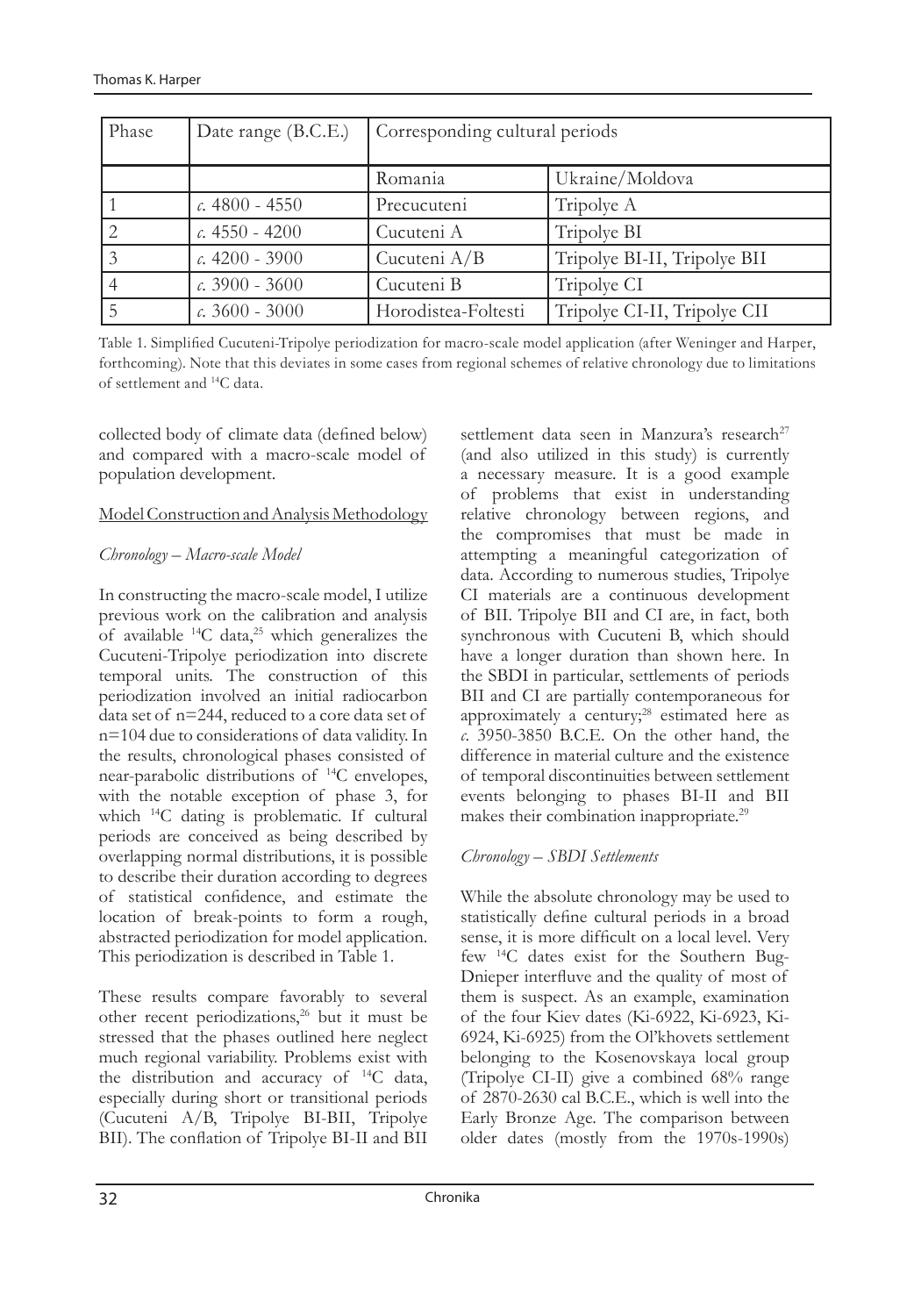for the Tomashovskaya giant-settlements of Tal'yanki and Maidanetskoe with the new Oxford AMS dates from Tal'yanki<sup>30</sup> further reveals the scope of the problem (refer to Fig. 3). It was decided that these newer dates alone should be used to position the relative chronology, with the Tomashovskaya local group settlement phase 3 stage 2 set to *c*. 3850- 3800 B.C.E.31

#### *Settlement Data*

Settlement data were collected into three separate sets. The first is a macro-scale data set (n=2595) of site coordinates georeferenced from the research of Manzura.<sup>32</sup> While it is accurate enough to describe the general locations and clustering of known Cucuteni-Tripolye sites, it lacks any metadata beyond temporal categorization. The second data set consists of SBDI settlement data (n=68; Tripolye BII to CI-II) adapted from the work of Diachenko.<sup>33</sup> This set describes the absolute positions, sizes, and in most cases the microchronological relative dating of sites. The final data set is the author's general collection of Cucuteni-Tripolye settlement and 14C data  $(n=210)$ , derived from a variety of sources.<sup>34</sup>

The second and third sets, owing to their detailed metadata, were used to determine trends in the spatial and temporal variation of settlement sizes, which were then applied to the macro-scale model. The disparity between my collected settlement data from the SBDI  $(n=68)$  and all other regions  $(n=29)$  is but one example of the comparative systematization of Cucuteni-Tripolye archaeology in this region. Calculations for settlement size in different spatio-temporal contexts are described in Table 2. The lower median values are representative of the vast majority of settlements, but the contribution of large settlements reflected by the mean values must also be considered. In order to overcome dubious values caused by the small sample size, a weighted mean was calculated based on four model scenarios:



Figure 3: Problems in the relationship of 14C dates to relative chronology in the SBDI. The darkened regions of the radiocarbon envelopes indicate the interquartile range (50% confidence interval). This study relies on recent AMS dates from Tal'yanki to situate the relative sequence of settlements.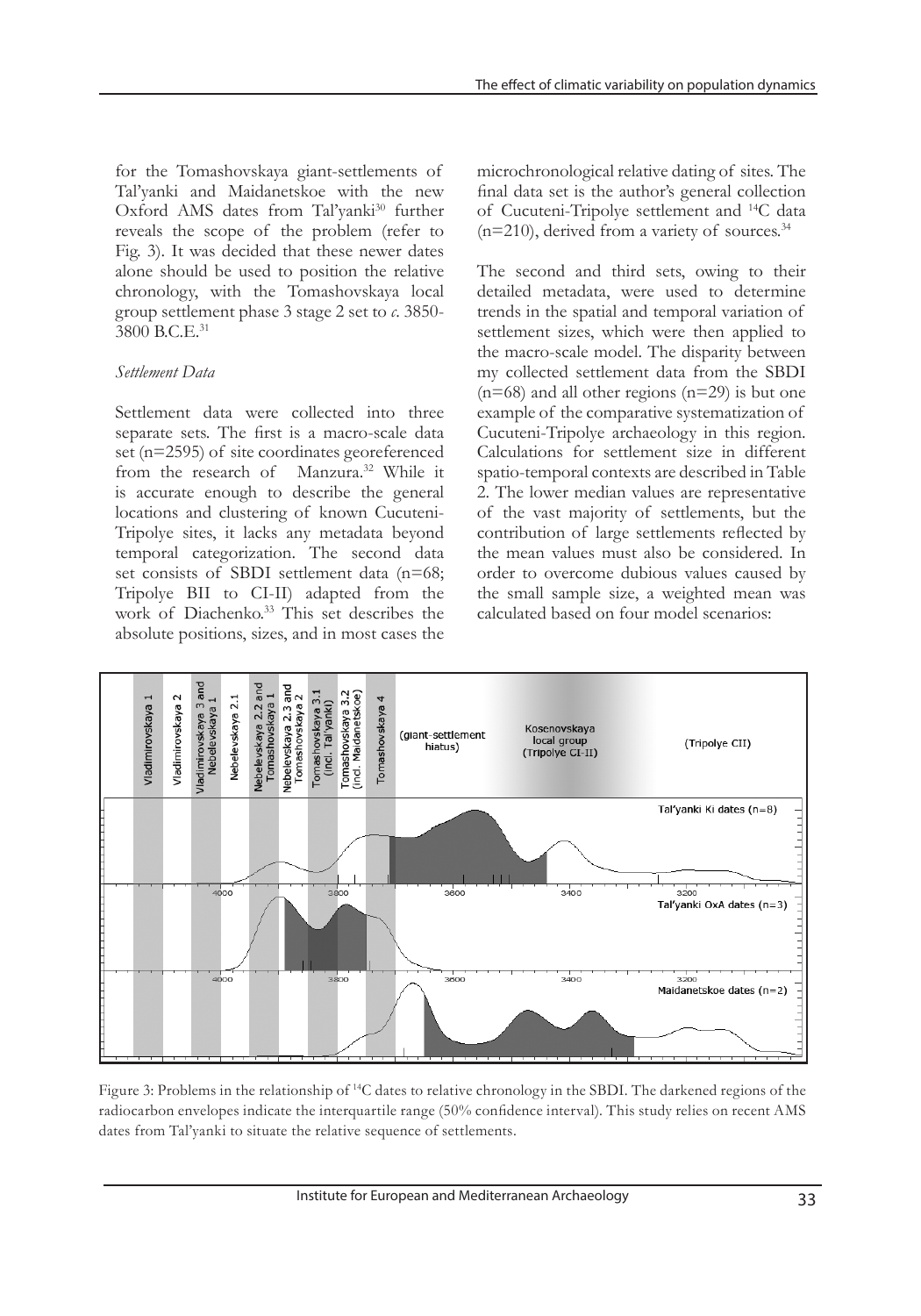| Phase | Southern Bug-Dnieper interfluve |                                |         |          | All other regions |                    |          |    |  |
|-------|---------------------------------|--------------------------------|---------|----------|-------------------|--------------------|----------|----|--|
|       | mean                            | weighted   n<br>median<br>mean |         | mean     | median            | weighted n<br>mean |          |    |  |
|       | n.d.                            | n.d.                           | n.d.    | $\left($ | $2.1$ ha          | 1 ha               | $2.5$ ha | 5  |  |
| 2     | n.d.                            | n.d.                           | n.d.    | $\Omega$ | 5.8 ha            | 3.8 ha             | 4.1 ha   |    |  |
| 3     | 46.4 ha                         | 39.3 ha                        | 37.4 ha | 15       | 5.4 ha            | 4.5 ha             | 4.2 ha   | 11 |  |
|       | 50.8 ha                         | 14.1 ha                        | 32.2 ha | 41       | 4.8 ha            | 2.6 ha             | 3.6 ha   | 3  |  |
|       | 27.8 ha                         | 11.8 ha                        | 25.9 ha | 12       | 2.0 <sub>ha</sub> | 1.8 <sub>ha</sub>  | $2.7$ ha |    |  |

Table 2: Calculated spatial and temporal variation in settlement sizes.

•scenario 1 utilizes mean values, geographically but not temporally segregated; •scenario 2 utilizes mean values, geographically and temporally segregated; •scenario 3 utilizes median values, geographically but not temporally segregated; •scenario 4 utilizes median values, geographically and temporally segregated.

Beyond the calculation of weighted settlement sizes, these data must be processed further to account for temporal factors before estimating population values. Firstly, our macro-scale chronological phases are not of equal duration; utilizing the commonlyaccepted assumption that settlements were inhabited for roughly 50 years,<sup>35</sup> the number of settlements must be divided by the number of settlement generations. Secondly, the number of dwellings per hectare of settlement and the coefficient of synchronously-functioning houses must be determined. For this, the average value of 9.66 buildings per hectare from the SBDI data set is used, as well as Diachenko's observation<sup>36</sup> that, according to studies of settlement microchronology, only 78.4% of structures at the Tripolye CI giantsettlement of Maidanetskoe are synchronous.<sup>37</sup> Finally, the received value for the number of synchronous structures should be multiplied by estimates for household composition – four to seven individuals; middle value: 5.5.38 All of these considerations may be expressed in the formula:

$$
p = \left(\frac{\sum_{i=1}^{n} a_i}{t}\right) b s d
$$

where  $\dot{p}$  is total population at a given time reference, *a* is the area of settlement *i* in a series of *n* settlements, *t* is the number of settlement generations, *b* is the number of houses per hectare (constant; 9.66), *s* is the coefficient of housing synchronicity (constant; 0.786), and *d*  is the household composition (constant; 5.5).

### *Demographic Interpolation and Comparison with Climate Data*

A key limitation of this macro-scale model is its poor temporal resolution. All settlement and climate data were temporally justified in a time series spanning 4800 to 3000 B.C.E. (ten-year increments). This necessitated linear interpolation of demographic data over intervals of centuries. Owing to this, it was decided that statistical testing of the model environment would likely yield spurious correlations. Therefore the empirical SBDI data constitutes the testing environment, while the macro-scale model is descriptive, used to compare our results against the demographic context of the Cucuteni-Tripolye complex as a whole.

Climatic proxies were derived from the climate database provided with the University of Cologne Radiocarbon Calibration Program software package (CalPal).<sup>39</sup> The following data sets were used: Holocene Non-Sea-Salt K+ ion series from GISP2 with 200-year moving Gaussian filter,40 Holocene Sea-Salt Na+ ion series from GISP2 with 200-year moving Gaussian filter,<sup>41</sup> North Atlantic Holocene Drift Ice Proxy (Stack),<sup>42</sup> Global Sea Levels,<sup>43</sup> SL21 *S. elongatus* prevalence,<sup>44</sup> LC21 Aegean warm-water foraminifera species prevalence,<sup>45</sup>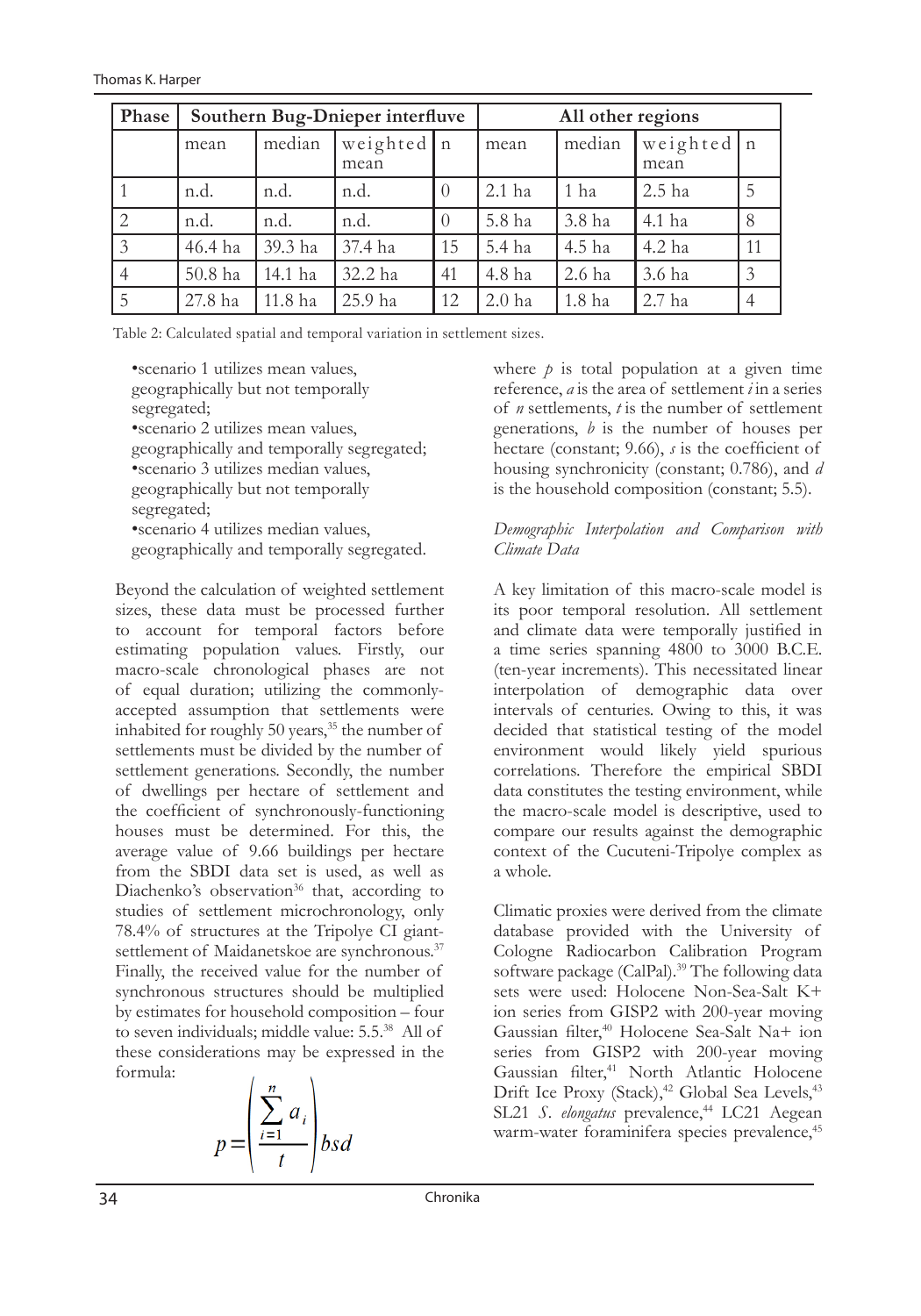and MD04-2788/2760 XRF Ca intensity.46 In most cases these were high-resolution data sets that conformed easily to our measurement interval, but in some cases linear interpolation or slight temporal adjustments  $(+/- 5$  years) were required. An explanation of each of these climatic proxies is presented in Table 3.

# Results and Discussion

## *Demographic Calculations*

The manner in which the area of settled territory should be calculated within the model environment quickly became a concern, as density calculations are contingent on a fixed search radius.47 In the end I utilized an adaptation of Hassan's<sup>48</sup> methodology, wherein an arbitrarily-defined zone of resource extraction (defined here as 10 km) is applied to each settlement and its population distributed over this area. This distance contour reflects the author's previous modeling in the area of Cucuteni-Tripolye paleoeconomy,<sup>49</sup> which suggested that resource extraction at the largest settlements would have likely extended beyond the normative five-kilometer exploitation assumption for sedentary societies.50 Still, functionally speaking, the resource extraction area will be far less for most settlements in

| Dataset name                                                                                  | Abbreviation     | Measured<br>phenomenon                                                                                       | Proxy for:                                                                    |
|-----------------------------------------------------------------------------------------------|------------------|--------------------------------------------------------------------------------------------------------------|-------------------------------------------------------------------------------|
| Holocene Non-Sea-<br>Salt K+ ion series from<br>GISP2 with 200-year<br>moving Gaussian filter | GISP2 NSS K+     | Non-seat-salt K+ ion<br>deposition in GISP2 ice<br>core, Greenland                                           | Strength of Siberian<br>High pressure<br>system                               |
| Holocene Sea-Salt Na+<br>ion series from GISP2<br>with 200-year moving<br>Gaussian filter     | GISP2 SS Na+     | Sea-salt $Na+$ ion<br>deposition in GISP2 ice<br>core, Greenland                                             | Strength of Icelandic<br>Low pressure system                                  |
| North Atlantic<br>Holocene Drift<br>Ice Proxy (Stack of<br>MC52-V29191+MC21-<br>GGC22         | Bond events      | Percentage of ice-<br>rafted debris in North<br>Atlantic sediment cores                                      | North Atlantic<br>sea ice formation;<br>Northern<br>Hemisphere<br>temperature |
| Global Sea Levels                                                                             | <b>GSL</b>       | Generalized<br>observations of paleo-<br>shorelines                                                          | Global sea level<br>trends                                                    |
| SL21 $S.$ elongatus $(%)$                                                                     | <b>SL21</b>      | Change in the<br>prevalence of a cold-<br>water species of<br>dinoflagellate in the<br>SL21 core, Aegean Sea | Aegean Sea surface<br>temperature                                             |
| LC21 Aegean warm-<br>water foraminifera<br>species (%)                                        | LC21             | Ratio of warm-water<br>to cold-water forams in<br>the LC21 core, Aegean<br>Sea                               | Aegean Sea surface<br>temperature                                             |
| MD04-2788/2760<br><b>Black Sea XRF</b><br>Ca intensity (total<br>counts/ $1000$ )             | <b>BS XRF Ca</b> | Variable rate of calcium<br>deposition in a Black<br>Sea sediment core                                       | Sakarya River<br>outflow strength;<br>precipitation in NW<br>Anatolia         |

Table 3: Explanation of climate proxy data relevant to RCC.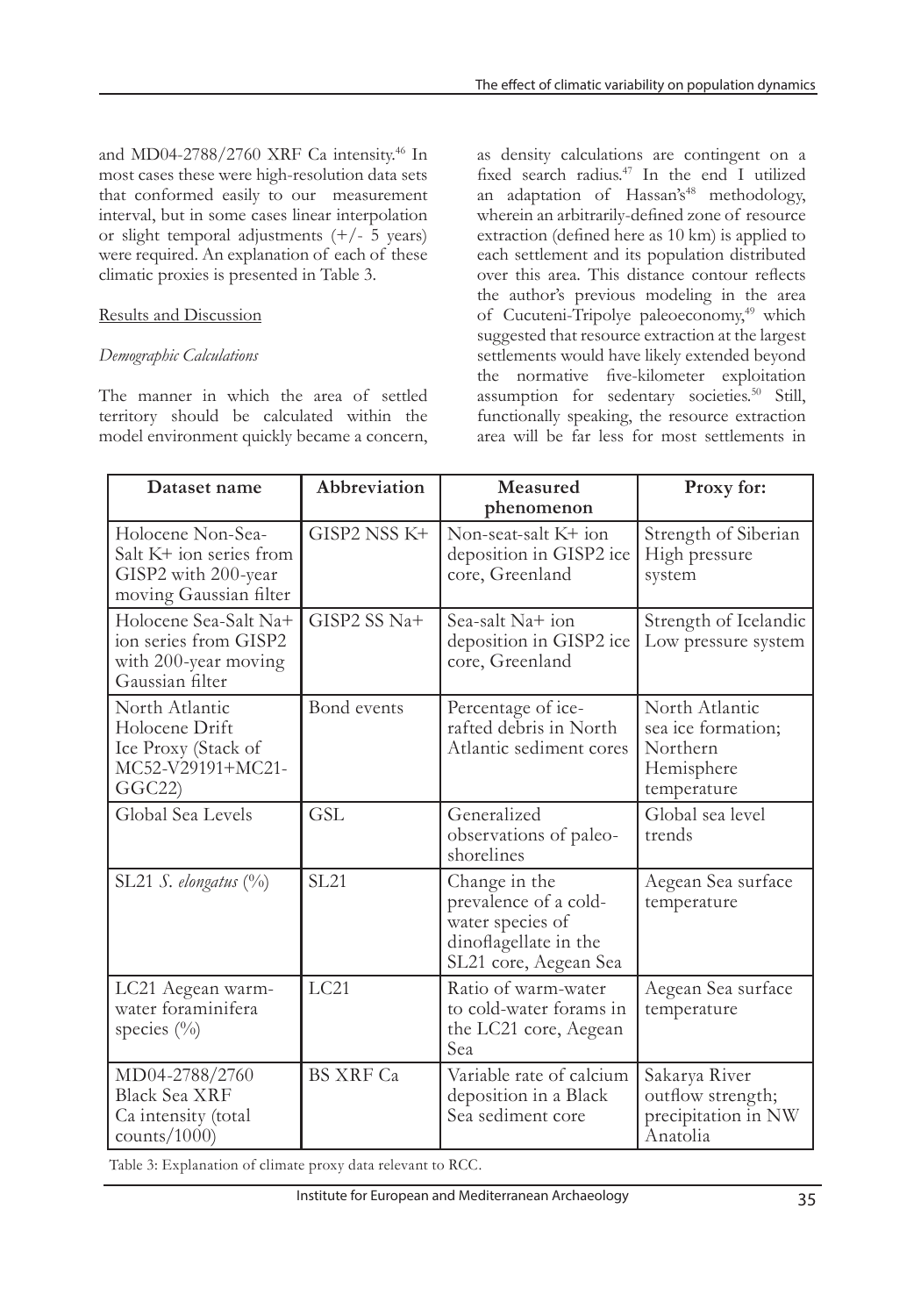|                        | Data                            | Model phase  |                |        |                |        |  |  |  |
|------------------------|---------------------------------|--------------|----------------|--------|----------------|--------|--|--|--|
| Variables<br>Region(s) |                                 | $\mathcal I$ | $\overline{2}$ | 3      | $\overline{4}$ | 5      |  |  |  |
| <b>SBDI</b>            | D                               | 105          | 172            | 15,354 | 11,429         | 630    |  |  |  |
|                        | $a_{i}$ (modeled)               | 1,011        | 1,575          | 9,435  | 6,487          | 1,795  |  |  |  |
|                        | (modeled)<br>$\boldsymbol{\nu}$ | 0.104        | 0.109          | 10627  | 1.762          | 0.351  |  |  |  |
|                        | $a_{i}$ (corrected)             | 227          | 354            | 2,118  | 1,456          | 403    |  |  |  |
|                        | $y$ (corrected)                 | 0.463        | 0.486          | 7.249  | 7.847          | 1.563  |  |  |  |
| All others             |                                 |              | 19,480         | 10,254 | 15,192         | 4,730  |  |  |  |
|                        | $a_{i}$ (modeled)               | 29,736       | 53,762         | 51,653 | 60,310         | 67,427 |  |  |  |
|                        | (modeled)<br>$\gamma$           | 0.140        | 0.362          | 0.199  | 0.252          | 0.070  |  |  |  |
|                        | $a_i$ (corrected)               | 6,676        | 12,069         | 11,596 | 13,540         | 15,137 |  |  |  |
|                        | $y$ (corrected)                 | 0.623        | 1.614          | 0.884  | 1.122          | 0.312  |  |  |  |
| Combined               |                                 |              | 19,652         | 25,608 | 26,646         | 5,360  |  |  |  |
|                        | $a_{i}$ (modeled)               | 30,747       | 55,337         | 61,088 | 66,797         | 69,223 |  |  |  |
|                        | $y \pmod{ed}$                   | 0.139        | 0.355          | 0.419  | 0.399          | 0.077  |  |  |  |
|                        | $a_{i}$ (corrected)             | 6,903        | 12,423         | 13,714 | 14,996         | 15,540 |  |  |  |
|                        | $y$ (corrected)                 | 0.620        | 1.582          | 1.867  | 1.777          | 0.345  |  |  |  |

Table 4: Comparison of model output for population (*p*), settled territory (*a<sub>t</sub>*), and population density (*y*). "Corrected" data is normalized according to the coefficient of disparity between modeled and empirical SBDI settlement observations.

| Temporal reference<br>(local settlement phases)<br>Range (B.C.E.)<br>Phase |                  | Major settlements         | $a_{t}$ | $\overline{p}$ | $\mathcal{Y}$ |
|----------------------------------------------------------------------------|------------------|---------------------------|---------|----------------|---------------|
| 1                                                                          | $c.4150 - 4100$  | Fedorovka                 | 314     | 5,873          | 18.69         |
| $\mathfrak{D}$                                                             | c. $4100 - 4050$ | Vladimirovka              | 628     | 3,380          | 5.38          |
| 3                                                                          | c. $4050 - 4000$ | Nebelovka, Val'yava       | 2,422   | 17,662         | 7.29          |
| $\overline{4}$                                                             | c. $4000 - 3950$ | Glubochek, Khristinovka 1 | 2,745   | 15,362         | 5.60          |
| 5                                                                          | $c. 3950 - 3900$ | Shushkovka                | 2,333   | 11,354         | 4.87          |
| 6                                                                          | $c. 3900 - 3850$ | Chichirkozovka, Dobrovody | 1,341   | 16,873         | 12.58         |
| 7                                                                          | c. $3850 - 3800$ | Tal'yanki, Vasil'kov      | 942     | 14,776         | 15.68         |
| 8                                                                          | $c.3800 - 3750$  | Maidanetskoe              | 789     | 9,521          | 12.07         |
| $\overline{O}$                                                             | $c.3750 - 3700$  | 1,591                     | 6,710   | 4.22           |               |
|                                                                            |                  | "Mean" scenario           | 1,456   | 11,279         | 7.75          |

Table 5: Territory, population, and density estimates for each settlement phase of the SBDI during the Vladimirovskaya-Nebelovskaya-Tomashovskaya giant-settlement period, *c*. 4150-3700 B.C.E.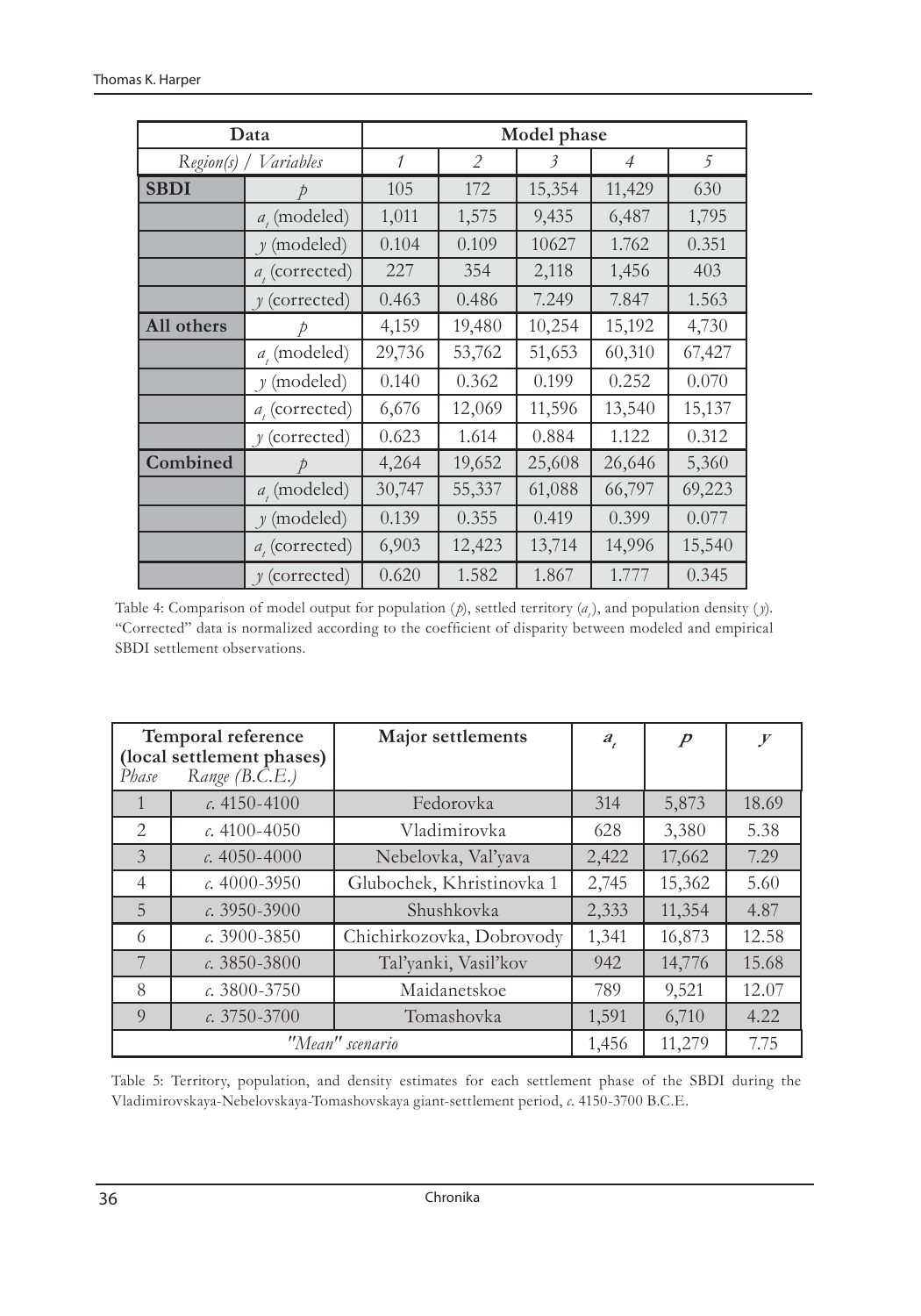the model, which are situated in high-density clusters.

Comparison of modeled territory and density estimates with the empirical SBDI data showcases another obstacle of inferring a picture of population at a given time reference using temporally-indistinct data – territorial estimates far outweigh the population estimates, thus giving very low population densities in comparison to ethnographic observations of sedentary agriculturalists.<sup>51</sup> The close agreement between modeled and empirical population values for the SBDI lent some confidence to the model findings, and led to the calculation of a normalizing coefficient (0.2245) to correct for modeled densities. Tables 4 and 5 summarize findings related to the modeled and empirical data sets, respectively. These data are displayed graphically in Figure 4.

## *Plausible Peak Population Values*

According to the final, compensated values, during its time of peak population (Cucuteni B / Tripolye CI period, *c*. 3750 B.C.E.) the Cucuteni-Tripolye complex as a whole was composed of 27,000 people inhabiting roughly 15,000 km2 , for an average density of 1.8 persons per km2 . The SBDI, while accounting for only 10% of total inhabited territory, was home to 43% of the population and boasted an average density of 7.8 persons per km2 (see Fig. 5 for a visualization of these data).

Compared to the estimates of Kruts,<sup>52</sup> these values are incredibly low. For the same period, Kruts estimates a total population of 330,000 over an area of 110,000 km<sup>2</sup>, for a density of 3 persons per km2 . This is reduced from a peak of 410,000 during the middle Tripolye (BII) period, which is not present in the present model (it instead shows a plateau



Figure 4: Comparison of spatially-distinct modeled population values against empirical SBDI settlement data. While modeled values for Tripolye CI correspond with an "average" scenario, it conceals considerable variability due to migrations, two peaks of which may be perceived here.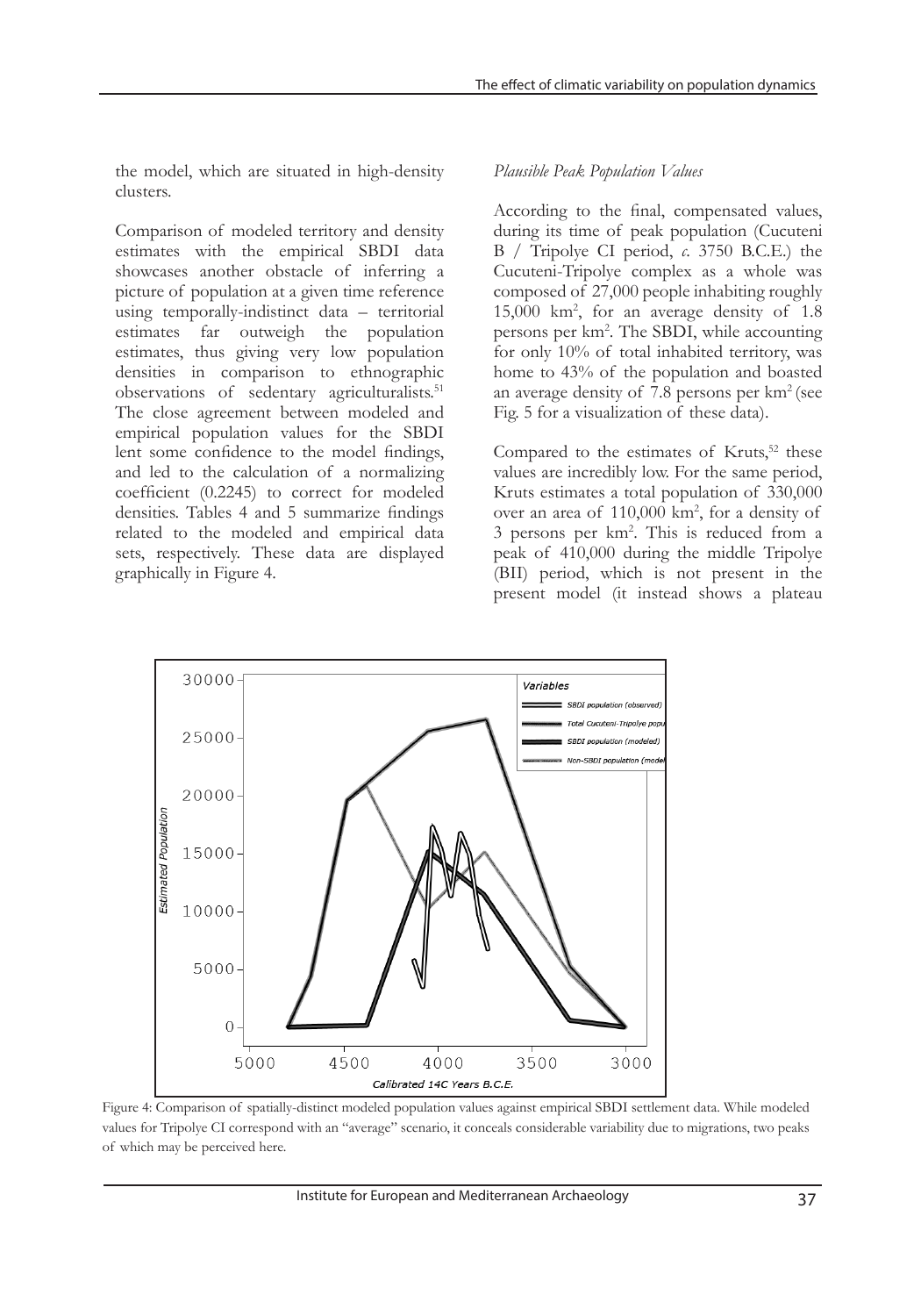

Figure 5: Modeled Cucuteni-Tripolye population densities during the middle of Cucuteni B/Tripolye CI (*c*. 3750 B.C.E.).

between both periods). Interestingly, despite large numerical differences, Kruts comes to a similar distribution of population, with  $\sim$ 39% (130,000) residing within the SBDI. While the model results here are affected by the sample size (in the case of the SBDI data, roughly 60% of known regional sites), compensating for this still does not approach the values proposed by Kruts. With liberal allowances for data limitation, a peak population of 50,000 individuals seems an upper limit.

To argue my case from the perspective of global population trends, let us examine the estimates of C. McEvedy and R. Jones,<sup>53</sup> as well as the growth rates calculated by M. Kremer based on these same data.<sup>54</sup> The values are: 7,000,000 for world population in 4000 B.C.E., 14,000,000 for 3000 B.C.E., and an annual growth rate of 0.000693. The overall

trend of this model of global population growth is roughly hyperbolic until 1970 C.E., but the growth rates between each model state are abstracted to assume exponential growth. This allows for the interpolation of a value for 3750 B.C.E., given the formula for exponential growth:

$$
x_t = x_0(1+r)^t
$$

where  $x_i$  is population at time  $t$ ,  $x_0$  is the starting value and *r* is the rate of growth, this generates an estimate of 8,325,000 in 3750 B.C.E. Since the Earth's land surface is approximately 1.4894  $\times$  10<sup>8</sup> km<sup>2</sup>, some simple arithmetic tells us that Kruts's scenario would place 4% of the world's population over an area of roughly seven tenthousandths of its land surface. By contrast, our values account for 0.3% of the world's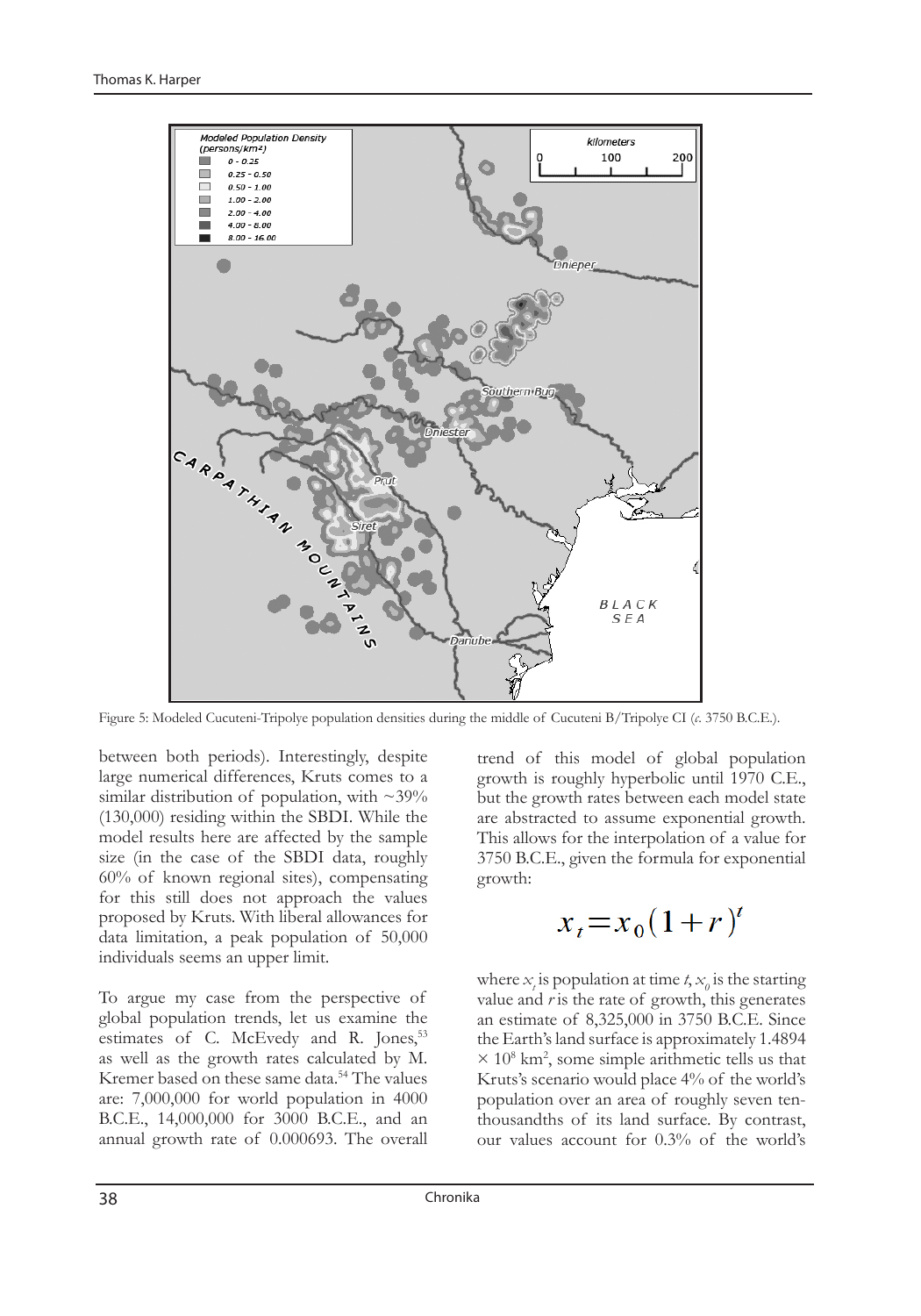

Figure 6: Trends in metrics of SBDI settlement development displayed alongside a variety of paleoclimate proxies. The chief indicator of RCC in the context of this study is the GISP2 K+ data, which measures the strength of the Siberian High pressure system.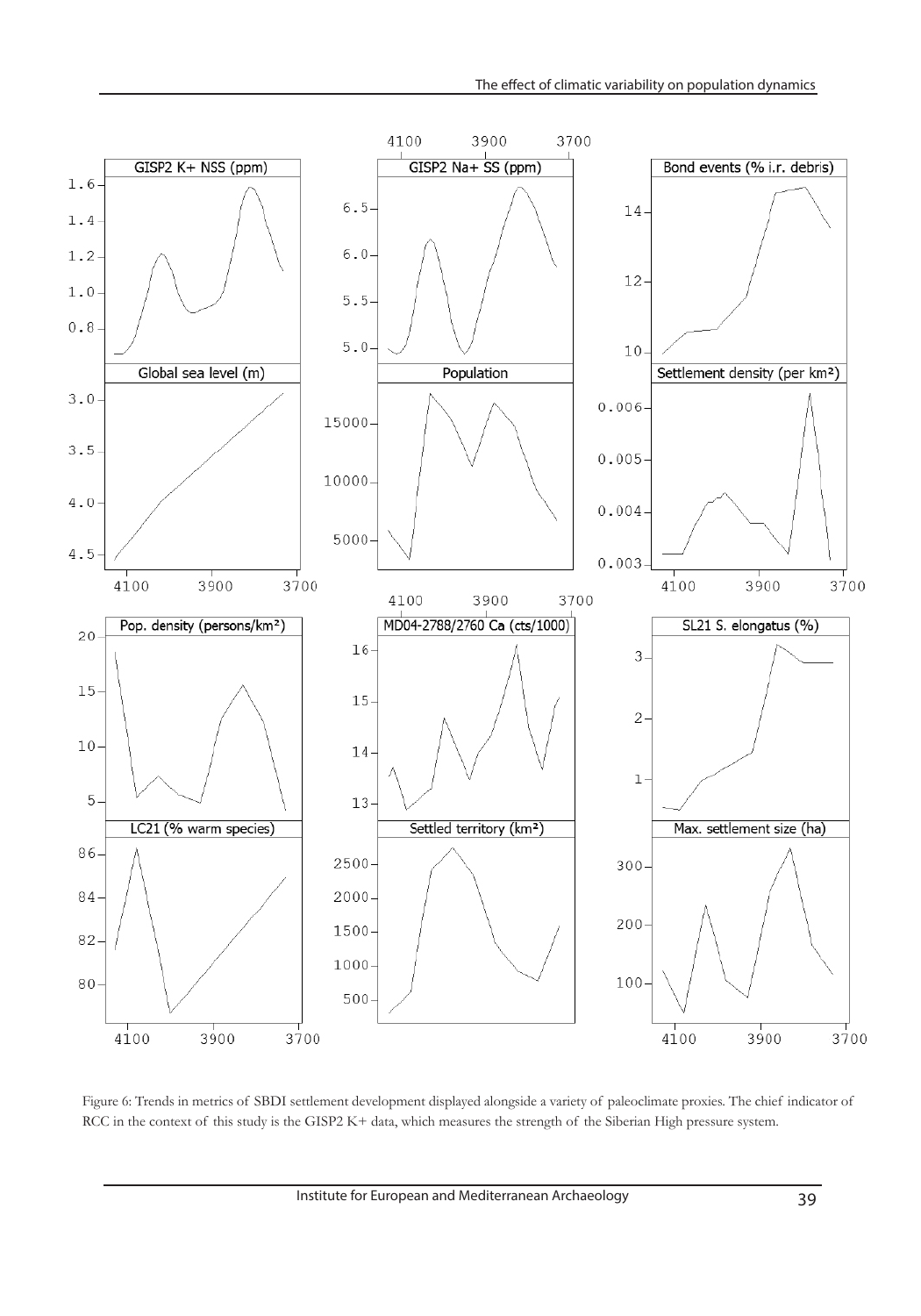population over the same area, of which only one-seventh is actively exploited at this time.

The divergence in values here is due to Kruts's methodology for extrapolating population based on land area. While the settlement data show extensive "no man's land" between local settlement groups, Kruts determines local densities and uniformly extrapolates for entire regions. This leads to inflated values which do not accurately reflect observed settlement patterns. It should also be noted that Kruts's model has a different temporal resolution, and utilizes an older scheme of relative dating without reference to calibrated absolute chronology. Contextualized against the total world population, it is asserted that a peak population value of  $\sim 30,000$ -50,000 for the entire Cucuteni-Tripolye complex *c*. 3750 B.C.E. is a more plausible scenario.

## *Assessing Statistical Correlations*

The core of the climate analysis lies in the calculation of statistical correlations between climate proxies and data from the model of SBDI settlement development (Fig. 6). The following correlation matrix (Table 6) therefore makes the distinction between correlations between like classes and correlations between unlike classes of data. We are chiefly concerned with the latter.

Aside from calculation of the correlation coefficient to determine the strength of a relationship and interpretation of the p-value to determine the significance of a relationship, results may be weighed on the basis of how many mutually-correlated variables exist within a class. For example, we can see that the measure of maximum settlement size (*am*) is well-correlated with nearly all of climatic measurements – RCC weather systems, North Atlantic ice rafting, Anatolian precipitation, and Aegean sea surface temperature. Taking this variable as a proxy for migratory strength, these correlations provide the strongest support for the idea that giant-settlement development was contingent on climatic variability.

Strong correlations also exist between settlement density  $(y)$  and the climate proxies. A negative correlation during periods of peak migration (as indicated by *am*) is to be expected, as population concentrates in solitary giant-settlements. The highly positive correlation seen here is likely due to the periodic emergence of agglomerated settlement systems among the settlements of the Tomashovskaya local group during periods of particularly poor climate. While small-scale migrations are occurring constantly, these organizations may be considered a largely nonmigratory climate response. As an example, the second exaggerated peak in the trend line of settlement density corresponds with the development of a dendritic *K*=2 settlement system based around the giant-settlement of Maidanetskoe.<sup>55</sup>

Care must be taken to not ascribe too much confidence to some of the results of the correlation analysis. The variable of global sea level (GSL) was included largely as a control, since these data describe (at this time) simply a near-linear positive increase. The correlation coefficients for  $a_m$  and  $y_s$  versus GSL (0.468) and 0.484, respectively) should be taken as a baseline for interpreting the strength of correlations between these and other variables. Therefore it is more difficult to assess the meaning of received relationships between, for example,  $y<sub>s</sub>$  and Bond Events.

Sea surface temperature data from Aegean cores LC21 and SL21 are also not considered important from the perspective of correlations. They instead are a verification tool for assumptions regarding GISP2 data. On a centennial time scale, high K+ and Na+ values are correlated with the "cold poles" variety of RCC, but it cannot be assumed that they are accurate predictors of this on a finer time scale. Taken together, they show that the GISP2 peaks relevant to this analysis are indeed periods of relative cold.

The XRF Ca intensity measurements from core MD04-2788/2760 are particularly interesting,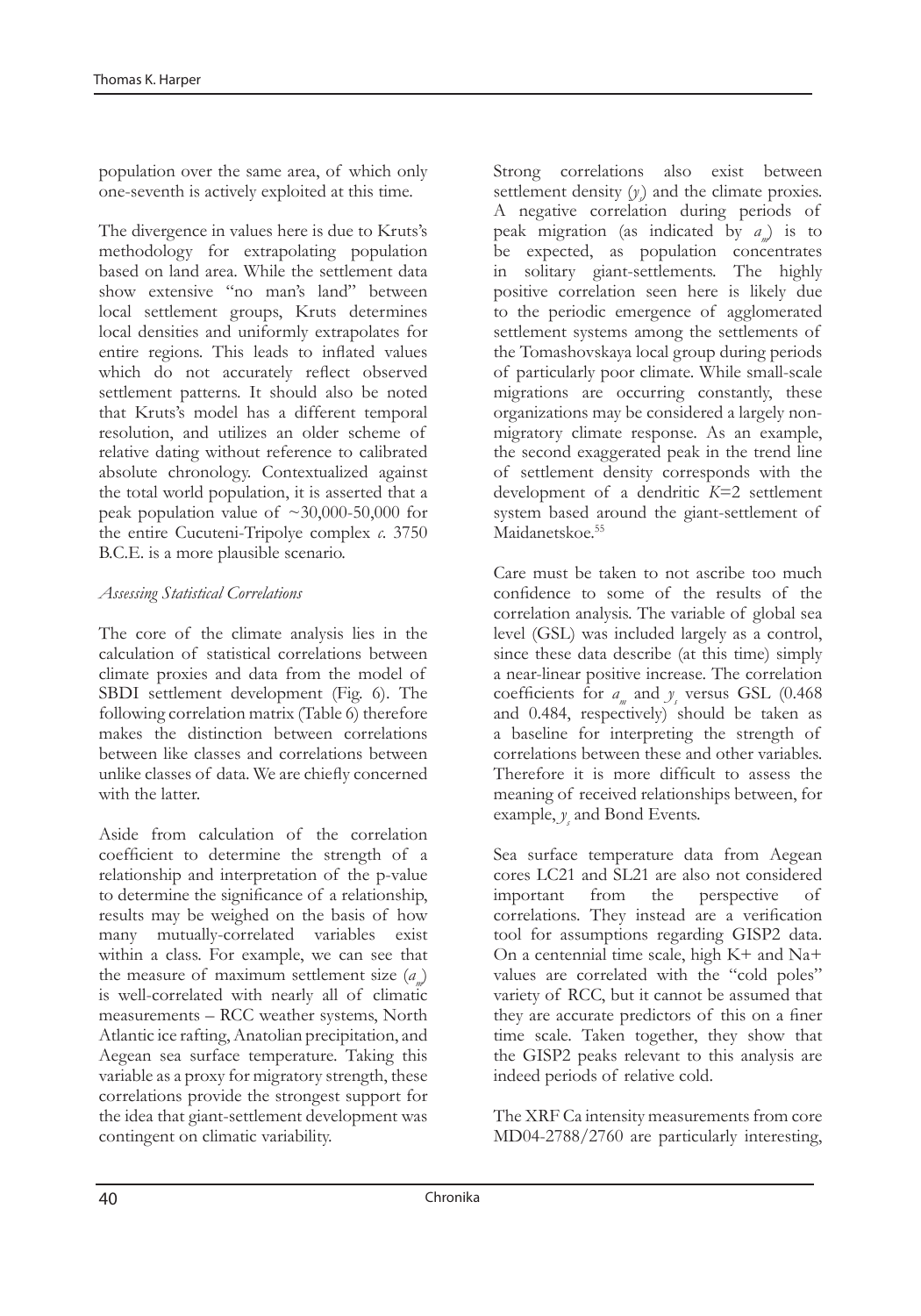|                               | GISP2<br>$K+$<br><b>NSS</b> | GISP2<br>Na+<br><b>SS</b> | <b>Bond</b><br>events | G.s.1.            | $\mathbf{p}$      | $y_{s}$           | ${\bf y}_{\rm p}$ | <b>BS</b><br><b>XRF</b><br>Ca | <b>SL21</b><br><b>SST</b> | LC21              | $a_{t}$           |
|-------------------------------|-----------------------------|---------------------------|-----------------------|-------------------|-------------------|-------------------|-------------------|-------------------------------|---------------------------|-------------------|-------------------|
| GISP2<br>$Na+$<br><b>SS</b>   | 0.920<br>0.000              |                           |                       |                   |                   |                   |                   |                               |                           |                   |                   |
| <b>Bond</b><br>events         | 0.743<br>0.000              | 0.775<br>0.000            |                       |                   |                   |                   |                   |                               |                           |                   |                   |
| G.s.1.                        | 0.747<br>0.000              | 0.678<br>0.000            | 0.914<br>0.000        |                   |                   |                   |                   |                               |                           |                   |                   |
| $\mathbf{p}$                  | 0.374<br>0.016              | 0.381<br>0.014            | 0.216<br>0.174        | 0.251<br>0.113    |                   |                   |                   |                               |                           |                   |                   |
| $y_{s}$                       | 0.608<br>0.000              | 0.407<br>0.008            | 0.359<br>0.021        | 0.484<br>0.001    | 0.157<br>0.326    |                   |                   |                               |                           |                   |                   |
| $y_{p}$                       | 0.253<br>0.111              | 0.412<br>0.008            | 0.453<br>0.003        | 0.112<br>0.487    | $-0.012$<br>0.942 | $-0.068$<br>0.671 |                   |                               |                           |                   |                   |
| <b>BS</b><br><b>XRF</b><br>Ca | 0.598<br>0.000              | 0.615<br>0.000            | 0.741<br>0.000        | 0.684<br>0.000    | 0.460<br>0.002    | $-0.025$<br>0.875 | 0.433<br>0.005    |                               |                           |                   |                   |
| <b>SL21</b>                   | 0.747<br>0.000              | 0.777<br>0.000            | 0.988<br>0.000        | 0.939<br>0.000    | 0.269<br>0.089    | 0.345<br>0.027    | 0.399<br>0.010    | 0.786<br>0.000                |                           |                   |                   |
| <b>LC21</b>                   | 0.080<br>0.617              | 0.225<br>0.158            | 0.216<br>0.174        | 0.087<br>0.587    | $-0.735$<br>0.000 | $-0.089$<br>0.578 | 0.169<br>0.289    | $-0.172$<br>0.283             | 0.161<br>0.315            |                   |                   |
| $a_{t}$                       | $-0.034$<br>0.834           | $-0.209$<br>0.189         | $-0.310$<br>0.048     | $-0.009$<br>0.957 | 0.641<br>0.000    | 0.149<br>0.351    | $-0.705$<br>0.000 | $-0.036$<br>0.824             | $-0.226$<br>0.155         | $-0.774$<br>0.000 |                   |
| $\boldsymbol{a}_{_{\rm m}}$   | 0.669<br>0.000              | 0.833<br>0.000            | 0.671<br>0.000        | 0.468<br>0.002    | 0.620<br>0.000    | 0.043<br>0.791    | 0.617<br>0.000    | 0.736<br>0.000                | 0.676<br>0.000            | $-0.068$<br>0.671 | $-0.154$<br>0.335 |

Table 6: Correlation matrix of SBDI settlement data and climate modeling proxies. Dark grey - significant relationships between disparate classes of data; white – significant correlations between like classes of data; grey – uncorrelated data; black – correlation rejected due to poor data quality.

as they illustrate regional variation in weather responses to the RCC mechanism. In this case, since Ca intensity is correlated with the GISP K+ data, we may infer that it behaves similarly to modern weather patterns – in the winter, cold winds from the Siberian High blow southwest along the steppe corridor, at times forming a cyclonic system over the Black Sea that may spawn severe weather. The confluence of cold air and comparatively warm water prompts condensation and precipitation, which is primarily contained within the Black Sea basin. It should be stressed that, despite the proximity of these regions, comparatively wet conditions in northwestern Anatolia do not preclude (and may actually indicate) dry conditions in the forest-steppe of Ukraine.

## Conclusion

The presented results add substance to the hypothesis that climate played a key role in influencing the Western Tripolye migrations. While the data show only two of five major migrations identified in the archaeological materials,56 they do not contraindicate the assessment that constant micro-waves of migration continually brought new population into the SBDI. The correlations between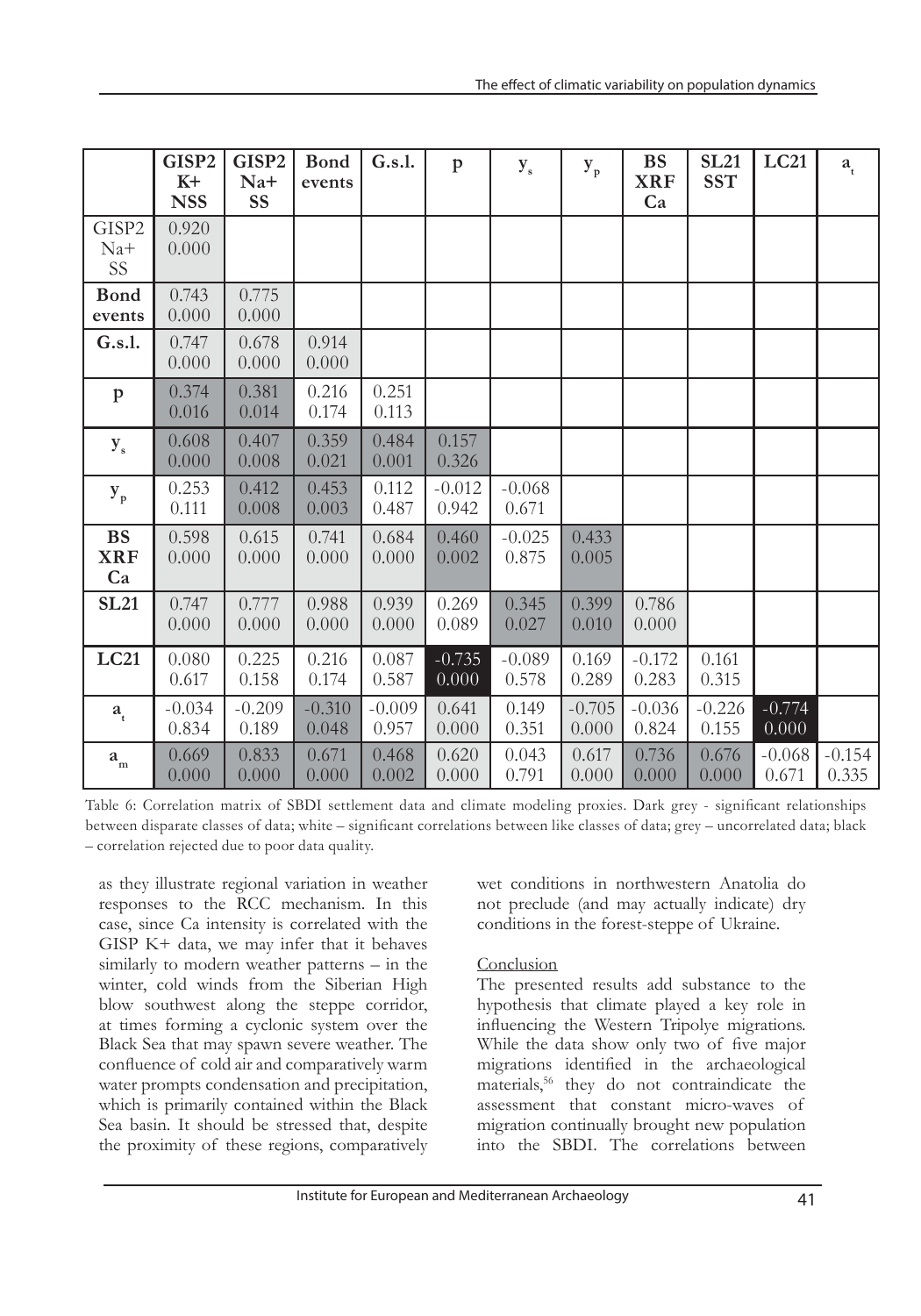SBDI population observations and climatic proxy data gives us confidence enough to suggest a general relationship – that Manzura's demographic "steppe valve," at least during the interval of *c*. 4150-3700 B.C.E. in the Southern Bug-Dnieper region, was determined by trends in the super-regional climate. We focus on these climatic trends due to their influential position at the beginning of a postulated causal chain, which necessarily leads to social and political stresses that prompt migratory episodes. Unfortunately, however, these stresses are inferential and not measurable at this time. Perhaps the results presented here may guide speculation in this area.

Aside from proposed corrections to the population research of Kruts, the findings of this study compliment the extensive body of analytical research into the developmental processes of Cucuteni-Tripolye settlements, as exemplified by the recent modeling of Diachenko.57 As archaeologists work to assess and improve upon existing hypotheses of Cucuteni-Tripolye cultural development, we should seek to extend the high-quality analysis of the Southern Bug-Dnieper interfluve to other regions, while developing a coherent vision of populations at a variety of scales beyond individual regions and local groups. It is hoped that, despite its limitations, the analysis presented here constitutes a step in this direction.

#### \*Acknowledgements:

Collaborations crucial to this research were facilitated by a scholarship from the Institute for European and Mediterranean Archaeology (IEMA). My colleagues Aleksandr Diachenko (Institute of Archaeology, National Academy of Sciences of Ukraine) and Bernhard Weninger (University of Cologne) deserve the utmost thanks for their inspiration and assistance.

#### Endnotes:

- 1 Recent volumes include Korvin-Piotrovskiy et al. 2003; Ciuk 2008; Korvin-Piotrovskiy and Menotti 2008; Anthony and Chi 2010.
- 2 All dates rendered in "B.C.E." notation are based on determinations of calibrated radiocarbon years.

3 Manzura 2005, Ryzhov 2007, Kruts 2008, Diachenko 2010b.

4. Manzura 2005, 325.

5. e.g. Mantu 2000, Manzura 2005.

6. Bibikov 1965; Masson 1980; Shmagliy 1980; Kolesnikov 1993; Videiko 2002.

7. Kruts 1993.

8. Ryzhov 2007; et al.

9. Rassamakin and Menotti 2011.

10. Diachenko 2010a.

11. Most recently, Diachenko and Menotti 2012.

12. Diachenko 2010b.

13. Previously discussed by many climate authors; see Dolukhanov and Shilik 2007 for a recent example focusing on human responses.

14. Fouache et al. 2011.

15. Fouache et al. 2011, 9.

16. Zbenovich 1996, 205; Manzura 2005, 318.

17. Hassan 1981, 161.

18. Depending on whether one applies Neo-Malthusian (e.g. Zubrow 1975; Hassan 1981) or Boserupian theory of population dynamics in relation to economic "intensification" (e.g. Boserup 1981), or a compromise between the two (e.g. Wood 1998), carrying capacity values are open to debate, as are mechanisms of population regulation. However, few – if any – demographic specialists would accept a general assumption of unchecked growth in preindustrial societies.

19. Hassan 1981, 167.

- 20. Mayewski et al. 2004.
- 21. Weninger et al. 2009.
- 22. Weninger and Harper, forthcoming.
- 23. Bond et al. 1997, 1260.

24. For more general information on the properties of the RCC mechanism, see Mayewski et al. 2004 and Weninger et al. 2009.

25. Discussed in Weninger and Harper, in press.

26. cf. Diachenko 2010b, 41 (table 3); Rassamakin and Menotti 2011, 646(table 1).

27. Manzura 2005.

28. Diachenko and Menotti 2012, 2814.

29. Rassamakin 2012, 24-29.

30. Rassamakin and Menotti 2011, 650-651 (table 2).

31. This nomenclature for settlement phases is derived from Diachenko and Menotti 2012.

32. Manzura 2005, 317-333 (figs. 2, 3, 6, 7, 12).

33. Diachenko 2010a, 20 (table 1); Diachenko 2012, 2812 (table 1).

34. Zbenovich 1996, 202; Mantu 1998, 246-295; Telegin et al. 2003, 461-462; Rassamakin 2004, 8-9; Palaguta 2007, 97-164; Kruts 2008, 234-236; Lazarovici et al. 2009, 85-166; Diachenko 2010a:20- 21.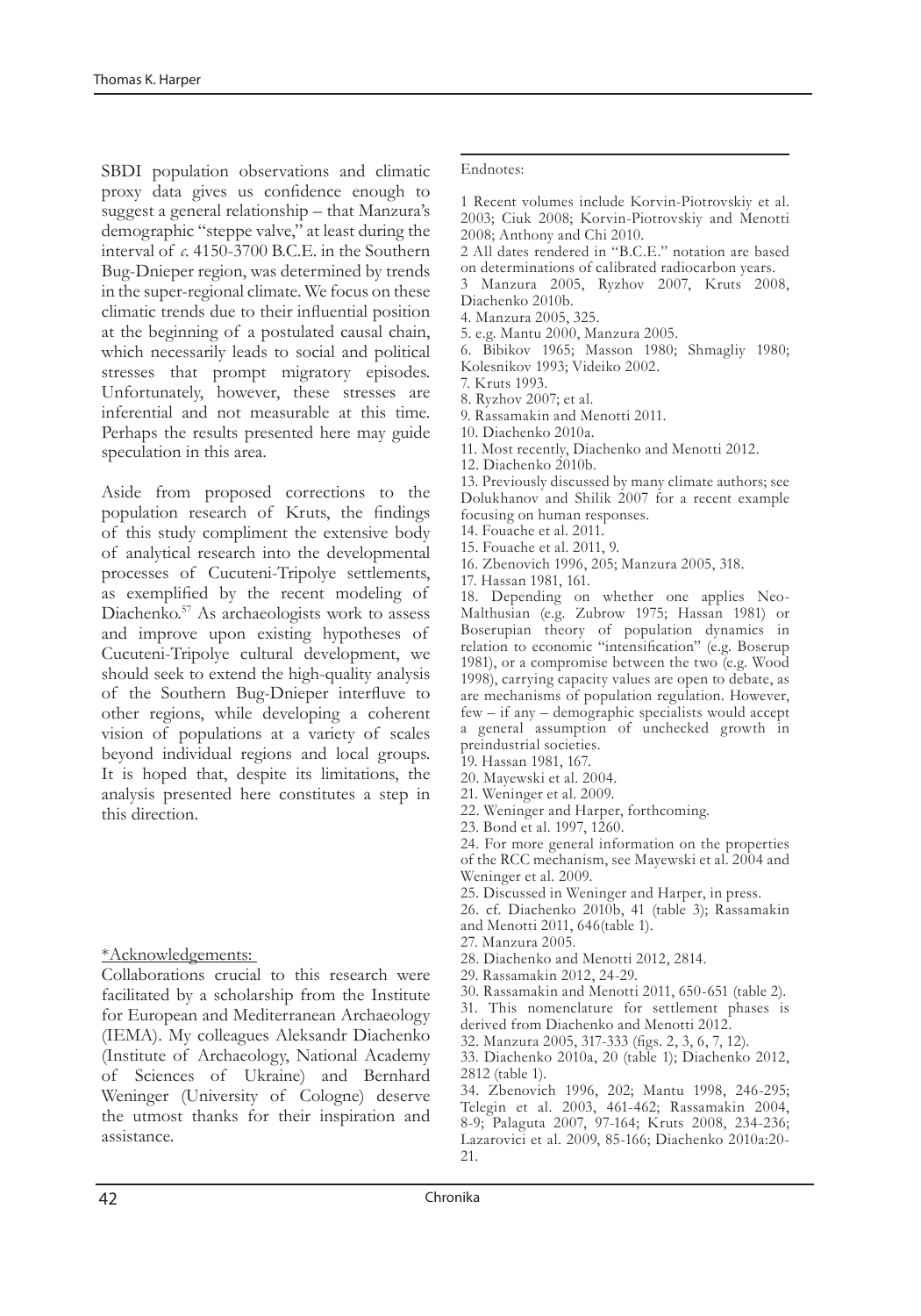35. Kruts 2008.

36. Diachenko 2008, 14; Diachenko 2010c, 120-121. 37. A similar value was independently arrived at for

another context – the settlement Bernashovka II in the Dniester region (Kolesnikov and Tkachuk 1993). 38. Kruts 1989, 117-126; Videiko 1992, 9-11; Kolesnikov 1993, 36-41; Diachenko 2010c, 114-120. 39. Weninger and Jöris 2008.

40. O'Brien et al. 1995; Mayewski et al. 1997; Meeker and Mayewski 2002; Mayewski et al. 2004.

41. O'Brien et al. 1995; Mayewski et al. 1997; Meeker and Mayewski 2002; Mayewski et al. 2004.

42. Bond et al. 2001; Bond et al. 2008.

43. Brückner et al. 2010, fig. 7.

44. Marino et al. 2009, 3256 (fig. 6).

45. Marino et al. 2009, 3254 (fig. 5).

46. Kwiecien et al. 2008, 113 (fig. 7).

47. Specifically, this study uses the quadratic kernel density function included with ArcGIS 10.0, which is in turn modeled after that of B.W. Silverman (1986, 76 [equation 4.5]). ArcGIS formed the primary environment for manipulation of spatial data, with terrain constructed from the data of Wessel and Smith 1996 and Danielson and Gesch 2011.

48. Hassan 1981. 49. Harper 2012.

50. Formulated by E.S. Higgs and C. Vita-Finzi and mentioned in many sources (e.g. Higgs and Vita-Finzi 1972, 31).

51. cf. Hassan 1981, 41 (table 4.2).

52. Kruts 1993, 235.

53. McEvedy and Jones 1978.

54. Kremer 1993, 683 (table 1).

55. Links between climatic variation and these specific phenomena are discussed at length in Diachenko 2010b; Diachenko 2010c; see also Diachenko 2012, 132.

56. According to Ryzhov 2007, 445-453.

57. Diachenko 2012.

Works Cited

Anthony, D.W., and J.Y. Chi, eds. 2010. The Lost World of Old Europe: The Danube Valley 5000-3500 BC. Princeton: Princeton University Press.

Bibikov, S.N. 1965. (in Russian) "Khozyaystvennoekonomicheskiy kompleks razvitogo Tripol'ya" [The Middle Tripol'ye household-economic complex]. Sovetskaya Arkheologiya 1965(1):48–62.

Bond, G., W. Showers, M. Cheseby, R. Lotti, P. Almasi, P. deMenocal, P. Priore, H. Cullen, I. Hajdas, and G. Bonani. 1997. "A Pervasive Millennial-Scale Cycle in North Atlantic Holocene and Glacial Climates." Science 278:1257–1266.

Bond, G., B. Kromer, J. Beer, R. Muscheler, M.N. Evans, W. Showers, S. Hoffmann, R. Lotti-Bond, I. Hajdas, and G. Bonani. 2001. "Persistent Solar Influence on North Atlantic Climate During the Holocene." Science 294:2130–2136.

Bond, G., et al. 2008. "North Atlantic Holocene Drift Ice Proxy Data." IGBP PAGES/World Data Center for Paleoclimatology Data Contribution Series #2008-018. NOAA/NCDC Paleoclimatology Program, Boulder CO, USA.

Brückner, H., D. Kelterbaum, O. Marunchak, A. Porotov, and A. Vött. 2010. "The Holocene sea level story since 7500 BP - Lessons from the Eastern Mediterranean, the Black and the Azov Seas." Quaternary International 225(2):160–179.

Ciuk, K., ed. 2008. Mysteries of Ancient Ukraine: The Remarkable Trypilian Culture 5400-2700 BC. Toronto: Royal Ontario Museum.

Danielson, J.J., and D.B. Gesch. 2011. "Global Multi-resolution Terrain Elevation Data 2010 (GMTED2010)." U.S. Geological Survey Open-File Report 2011:1073–1099.

Diachenko, O.V. 2008. (in Ukrainian) "Dynamika zmin chysel'nosti naselennya volodymyrivs'ko tomashivs'koyi liniyi rozvytku zakhidnotripil's'koyi kul'tury" [The dynamics of population change in the Vladimirovka-Tomaskovskaya line of development of the Western Tripolye culture]. Arkheologiya 2008(4):9–17.

--------- 2010a. (in Ukrainian) "Do problemy systematyzatsiyi poselen' zakhidnotrypil's'koyi kul'tury u mezhyrichchi pivdennoho Buhu ta Dnipra" [The systematization of Western Tripolye settlements in the Southern Bug-Dnieper interfluve]. Arkheolohiya i davnya istoriya Ukrayiny 2010(2):17– 22.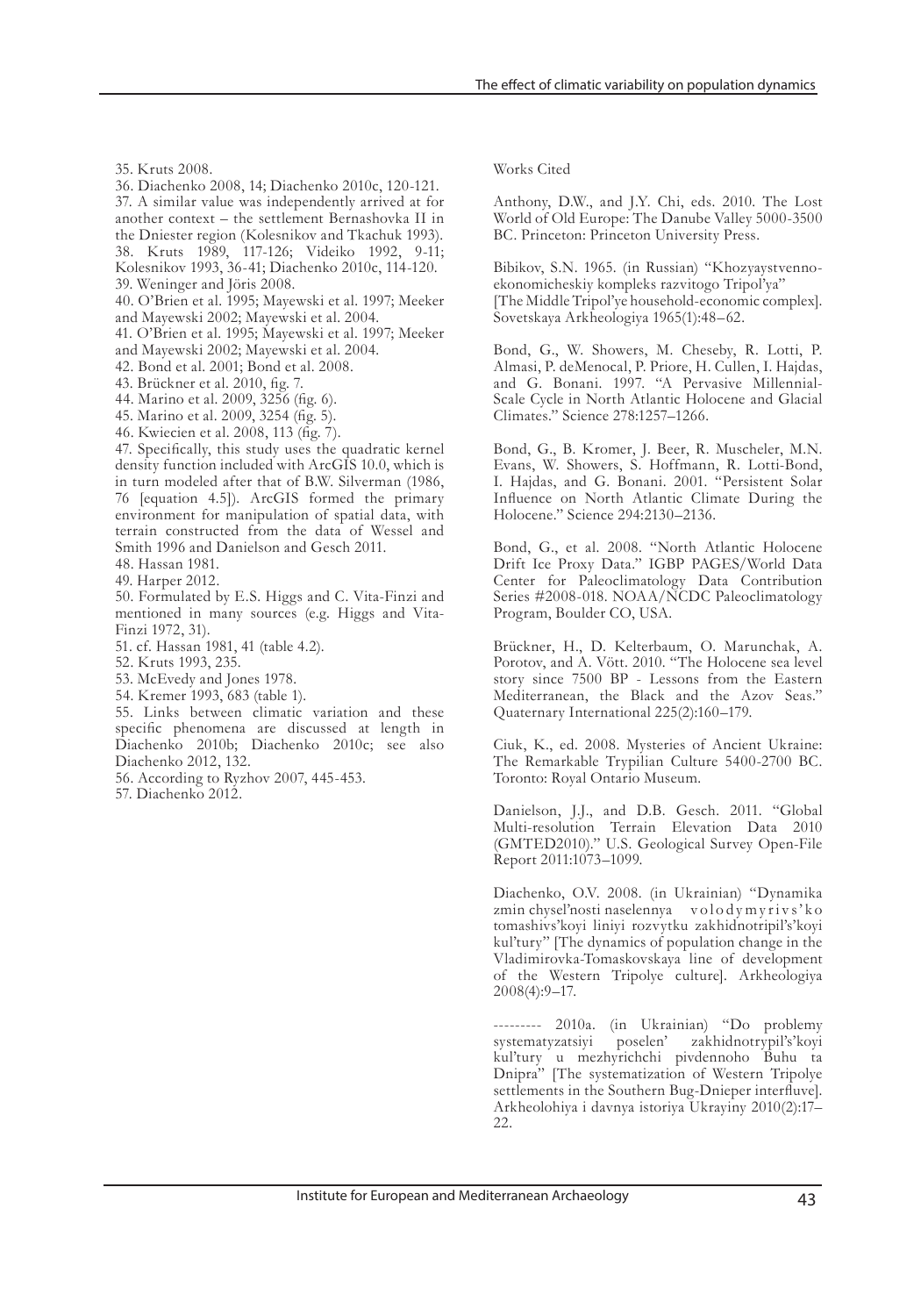Diachenko, A.V. 2010b. (in Russian) "Evstaticheskie kolebaniya urovnya Chernogo morya i dinamika razvitiya naseleniya kukuten'-tripol'skoy obshchnosti" [Eustatic fluctuations of the Black Sea level and the dynamics of the development of the Cucuteni-Tripolye population]. Stratum Plus 2010(2):37–48.

2010c. (in Russian) "Tripol'skoe naselenie Bugo-Dneprovskogo mezhdurech'ya: prostranstvenno-vremennoy analiz" [Tripolian populations of the Bug-Dneiper interfluve: spatialtemporal analysis]. Kandidat Nauk dissertation, Institut Arkheologii NAN Ukrainy, Kiev.

--------- 2012. "Settlement System of West Tripolye Culture in the Southern Bug and Dnieper Interfluve: Formation Problems." In The Tripolye Culture Giant-Settlements in Ukraine: Formation, Development and Decline, edited by F. Menotti and A.G. Korvin-Piotrovskiy, 116–138. Oxford: Oxbow Books.

Diachenko, A.V., and F. Menotti. 2012. "The gravity model: monitoring the formation and development of the Tripolye culture giant-settlements in Ukraine." Journal of Archaeological Science 39:2810–2817.

Dolukhanov, P.M., and K.K. Shilik. 2007. "Environment, sea-level changes, and human migrations in the Northern Pontic area during late Pleisocene and Holocene times." In The Black Sea Flood Question: Changes in Coastline, Climate and Human Settlement, edited by V. Yanko-Hombach, A.S. Gilbert, N. Panin, and P.M. Dolukhanov, 297– 318. Dordrecht: Springer.

Fouache, E., D. Kelterbaum, H. Brückner, G. Lericolais, A. Porotov, V. Dikarev. 2011. "The Late Holocene evolution of the Black Sea - a critical view on the so-called Phanagorian regression." Quaternary International 30:1–13.

Harper, T.K. 2012. "Sustaining Tal'yanki: a model of Eneolithic subsistence economics at a giantsettlement of the Tripolye culture, Ukraine." M.A. thesis, Department of Anthropology, SUNY at Buffalo.

Hassan, F.A. 1981. Demographic Archaeology. New York: Academic Press.

Higgs, E.S., and C. Vita-Finzi 1972. "Prehistoric Economies: A Territorial Approach." In Papers in Economic Prehistory, edited by E.S. Higgs, 27–36. London and New York: Cambridge University Press.

Kolesnikov, A.G. 1993. (in Russian) Tripol'skoe obshestvo Srednego Podneprov'ya (opyt sotsial'nykh rekonstruktsiy v arkheologii) [Tripolian society in the Middle Dnieper region (the practice of social reconstruction in archaeology)]. Kiev: Naukova Dumka.

Kolesnikov, O.G., and T.M. Tkachuk. 1993. (in Ukrainian) "Do pytannya mikrokhronologiyi trypil's'kykh poselen' (na materialakh Bernashivs'kogo poselennya etapu B/II – C/I)" [On Tripolian settlement microchronology (based on materials from the Bernashivka settlement, phases BII to CI)]. In Podil's'ka starovyna, 44–48. Vinnytsya.

Korvin-Piotrovskiy, O.G., V.A. Kruts, and S.M. Ryzhov, eds. 2003. Tripolye settlements-giants: The international symposium materials. Kiev: Korvin Press.

Korvin-Piotrovskiy, A.G., and F. Menotti, eds. 2008. Tripolye Culture in Ukraine: the Giant-settlement of Talianki. Kiev: Korvin Press.

Kremer, M. 1993. "Population Growth and Technological Change: One Million B.C. To 1990." Quarterly Journal of Economics, August 1993:681– 716.

Kruts, V.A. 1989. (in Russian) "K istorii naseleniya tripol'skoy kul'tury v mezhdurech'e Yuzhnogo Buga i Dnepra" [On the history of the Tripolye culture population in the Southern Bug-Dnieper interfluve]. In Pervobytnaya arkheologiya: Materialy i issledovaniya, 117–132. Kiev: Naukova Dumka.

--------- 1993. (in Ukrainian) "Pytannya demografiyi Trypil'skoyi kul'tury" [The question of the demographics of the Tripolye culture]. Arkheologiya  $1993(\overline{3})$ :30–36.

--------- 2008. "Giant-settlements of the Tripolian Culture." In Tripolye Culture in Ukraine: the Giantsettlement of Talianki, edited by A.G. Korvin-Piotrovskiy and F. Menotti, 42–48. Kiev: Korvin Press.

Kwiecien, O., H.W. Arz, F. Lamy, S. Wulf, A. Bahr, U. Röhl, and H. Haug. 2008. "Estimated reservoir ages of the Black Sea since the Last Glacial." Radiocarbon 50(1):99–118.

Lazarovici, C.-M., Lazarovici, G.-C., and S. Turcanu. 2009. Cucuteni: a Great Civilization of the Prehistoric World. Iași: Palatul Culturii.

McEvedy, C., and R. Jones. 1978. Atlas of World Population History. New York: Penguin.

Mantu, C.-M. 1998. (in Romanian) Cultura Cucuteni: Evoluție, Cronologie, Legături [Cucuteni Culture: Evolution, Chronology, Linkages]. Piatra Neamț: Muzeul de Istorie.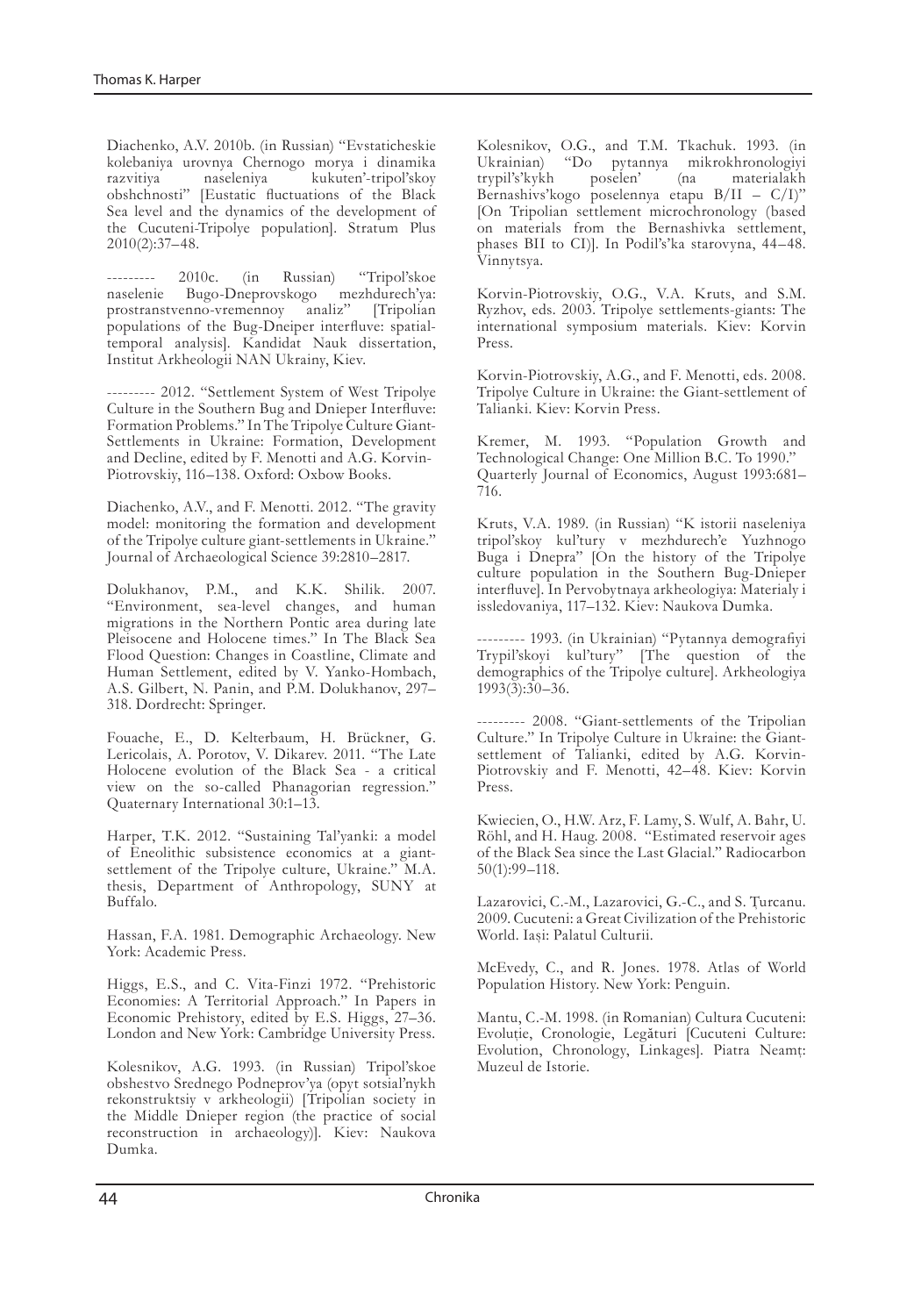--------- 2000. "Cucuteni-Tripolye Cultural Complex: Relations and Synchronisms with Other Contemporaneous Cultures from the Black Sea Area." Studia Antiqua et Archaeologica 7:11–28.

Manzura, I.V. 2005. "Steps to the Steppe: or, how the North Pontic Region was Colonised." Oxford Journal of Archaeology 24(4):313–338.

Marino, G., E.J. Rohling, F. Sangiorgi, A. Hayes, J.L. Casford, A.F. Lotter, M. Kucera, and H. Brinkhuis. 2009. "Early and middle Holocene in the Aegean Sea: interplay between high and low latitude climate variability." Quaternary Science Reviews 28:3246– 3262.

Masson, V.M. 1980. (in Russian) "Dinamika razvitiya tripol'skogo obshchestva v svete<br>paleodemograficheskikh otsenok" [Dynamics paleodemograficheskikh of Tripolye society in light of paleodemographic estimates]. In Pervobytnaya arkheologiya. Poiski i nakhodki, 204–212. Kiev: Naukova Dumka.

Meeker, L.D., and P.A. Mayewski. 2002. "A 1400-year high-resolution record of atmospheric circulation over the North Atlantic and Asia." The Holocene 12(3):257–266.

Mayewski, P.A., L.D. Meeker, M.S. Twickler, S. Whitlow, Q. Yang, W.B. Lyons, and M. Prentice. 1997. "Major features and forcing of high-latitude northern hemisphere atmospheric circulation using a 110,000-year long glaciochemical series." Journal of Geophysical Research 102:26345–26366.

Mayewski, P.A., E.E. Rohling, J.C. Stager, W. Karlen, K.A. Maascha, L.D. Meeker, E.A. Meyerson, F. Gasse, S. van Kreveld, K. Holmgrend, J. Lee-Thorph, G. Rosqvist, F. Racki, M. Staubwasser, R.R. Schneider, and E.J. Steig. 2004. "Holocene climate variability." Quaternary Research 62:243–255.

O'Brien, S.R., P.A Mayewski, L.D. Meeker, D.A. Meese, M.S. Twickler, and S.I. Whitlow. 1995. "Complexity of Holocene climate as reconstructed from a Greenland ice core." Science 270:1962–1964.

Olson, D.M., E. Dinerstein, E.D. Wikramanayake, N.D. Burgess, G.V.N. Powell, E.C. Underwood, J.A. D'Amico, I. Itoua, H.E. Strand, J.C. Morrison, C.J. Loucks, T.F. Allnutt, T.H. Ricketts, Y. Kura, J.F. Lamoreux, W.W. Wettengel, P. Hedao, and K.R. Kassem. 2001. "Terrestrial Ecoregions of the World: A New Map of Life on Earth." BioScience 51:933– 938.

Palaguta, I. 2007. Tripolye Culture during the Beginning of the Middle Period (BI): The Relative Chronology and Local Grouping of Sites. BAR International Series 1666. Oxford: Hadrian Books.

Rassamakin, Yu.Ya. 2004. (in Ukrainian) "Stepy prychornomor'ya v konteksty rozvitku pershykh zemlerobs'kikh suspil'stv" [The steppe of the Black Sea region in the context of the development of the first agricultural societies]. Arkheologiya 2004(2):3– 26.

--------- 2012. "Absolute chronology of the Ukrainian Tripolian settlements." In The Trypolye Culture Settlements-Giants in Ukraine: Formation, Development and Decline, edited by F. Menotti and A.G. Korvin-Piotrovskiy, 19–69. Oxford: Oxbow Books.

Rassamakin, Yu.Ya., and F. Menotti. 2011. "Chronological Development of the Tripolye Culture Giant-settlement of Talianki (Ukraine): 14C Dating vs. Pottery Typology." Radiocarbon 53(4):645–657.

Ryzhov, S.M. 2007. (in Ukrainian) "Suchasniy stan vyvchennya kul'turno-istorychnoyi spil'nosti Kukuten'-Trypillya na teritoriyi Ukrayiny" [Recent understanding of the Cucuteni-Tripol'ye cultural complex in the territory of Ukraine]. In O. Ol'zhych. Arkheologiya, edited by S.M. Ryzhov and Yu.Ya. Rassamakin, 437–477. Kiev: Publishing House "Olena Teliga."

Shmagliy, N.M. 1980. (in Russian) "Krupnye tripol'skie poseleniya v mezhdurech'e Dnepra i Yuzhnogo Buga" [Large Tripolye settlements in the interfluve of the Dnieper and Southern Bug]. In Pervobytnaya arkheologiya: poiski i nakhodki, 198– 204. Kiev.

Silverman, B.W. 1986. Density Estimation for Statistics and Data Analysis. New York: Chapman and Hall.

Telegin, D.Ya., M. Lillie, I.D. Potekhina and M.M. Kovaliukh. 2003. "Settlement and Economy in Neolithic Ukraine: a New Chronology." Antiquity 77:456–471.

Videiko, M.Yu. 1992. (in Ukrainian) "Ekonomika ta suspil'nyj lad trypil's'kogo naselennya Pivdennogo Pobuzhzhya (etapy BII-CI)" [The economy and social system of the Tripolye population in the Southern Bug region (stages BII to CI)]. Kandidat Nauk dissertation, Institut Arkheologii NAN Ukrainy, Kiev.

--------- 2002. (in Ukrainian) Trypil's'ki protomista. Istoriya doslidzhen' [Tripolye proto-cities: a history of investigations]. Kiev: Akademperiodyka.